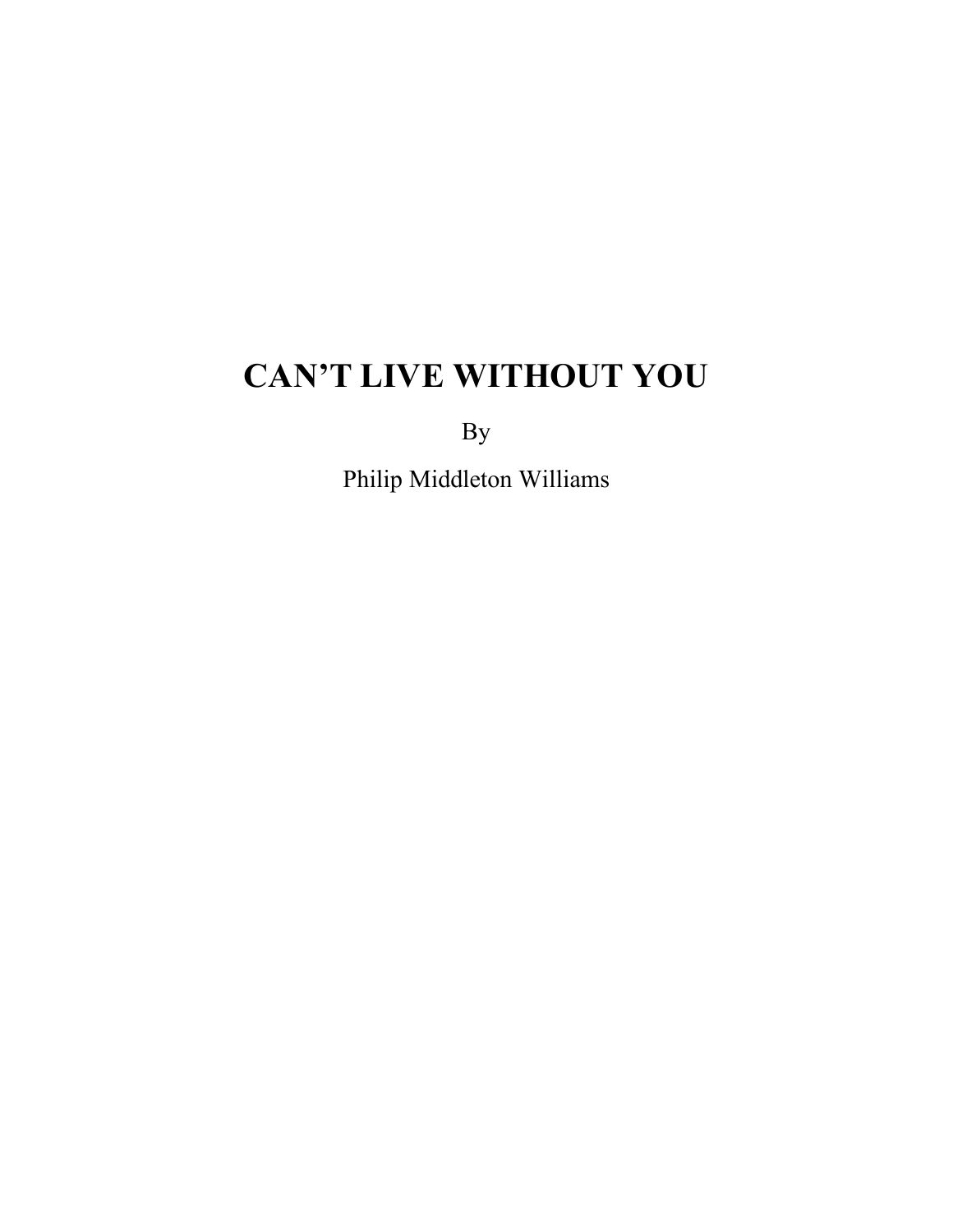#### Copyright © 2021 by Philip Middleton Williams

CAUTION: Professionals and Amateurs are hereby warned that performance of CAN'T **LIVE WITHOUT YOU** is subject to payment of a royalty. It is fully protected under the copyright laws of The United States of America, and of all countries covered by the International Copyright Union (including the Dominion of Canada and the rest of the British Commonwealth) and of all countries covered by the Pan-American Copyright Convention, the Universal Copyright Convention, the Berne Convention, and of all countries with which the United States has reciprocal copyright relations. All rights, including without limitation professional/amateur stage rights, motion picture, recitation, lecturing, public reading, radio broadcasting, television, video or sound recording, all other forms of mechanical, electronic and digital reproduction, transmission and distribution, such as CD, DVD, the Internet, private and file-sharing networks, information storage and retrieval systems, photocopying, and the rights of translation into foreign languages are strictly reserved. Particular emphasis is placed upon the matter of readings, permission of which must be obtained from the Author in writing.

The English language stock and amateur stage performance rights in the United States, its territories, possessions and Canada for **CAN'T LIVE WITHOUT YOU** are controlled exclusively by Next Stage Press. No professional or nonprofessional performance of the Play may be given without obtaining in advance written permission and paying the requisite fee. Inquiries concerning production rights should be addressed to licensing@nextstagepress.net

#### SPECIAL NOTE

Anyone receiving permission to produce CAN'T LIVE WITHOUT YOU is required to give credit to the Author as sole and exclusive Author of the Play on the title page of all programs distributed in connection with performances of the Play and in all instances in which the title of the Play appears for purposes of advertising, publicizing or otherwise exploiting the Play and/or a production thereof. The name of the Author must appear on a separate line, in which no other name appears, immediately beneath the title and in size of type equal to 50% of the size of the largest, most prominent letter used for the title of the Play. No person, firm, or entity may receive credit larger or more prominent than that accorded the Author.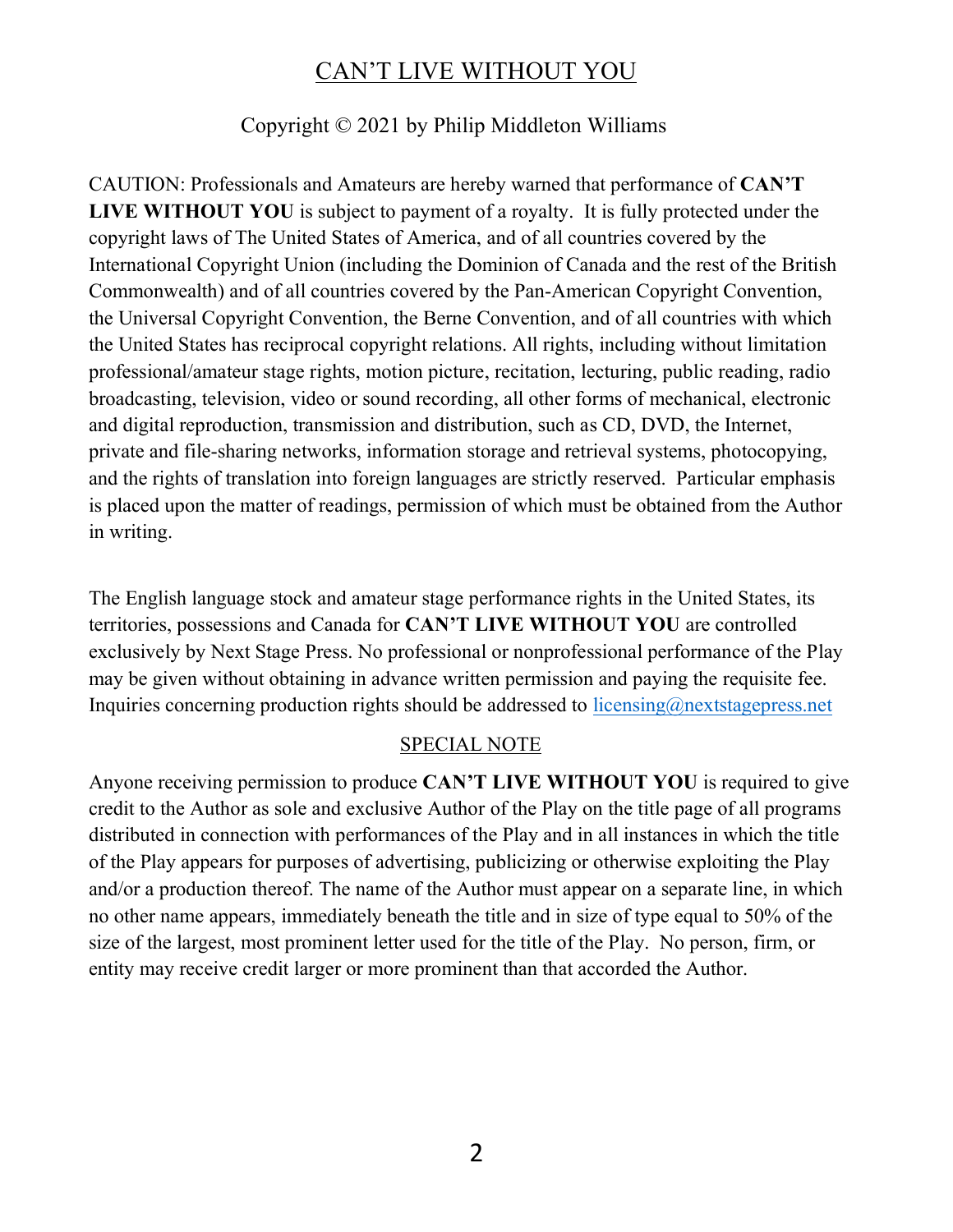*For Robert Anderson. Playwright, friend, and mentor.*

Thanks to Kenneth N. Kurtz for directing the first reading of "Can't Live Without You" at the University of Miami on November 20, 2005, and thanks to Ross Evans, *Rebecca Voss, Mark Mochabee, Maha McCain, and Chris Teutsch for reading the roles. It was a great beginning.*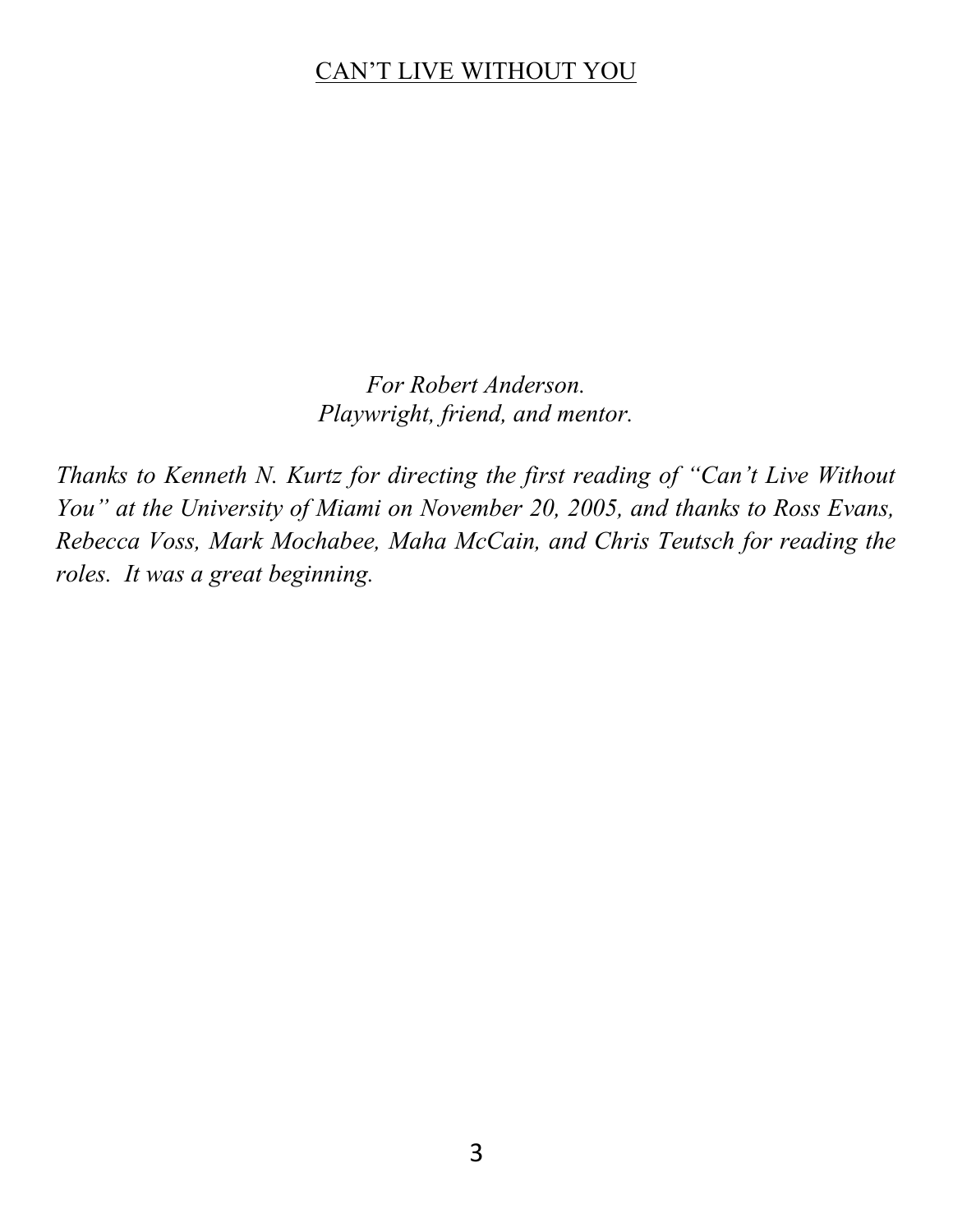#### **CHARACTERS:**

BOBBY CRAMER: early twenties, well built, with a friendly demeanor. ANNA MORGAN: early thirties, attractive, dressed-for-success, and assertive. DONNY HOLLENBECK: mid-thirties, in good shape, carefree. BARBARA SOLOMON: in her forties, large and loud. NICK WILSON: mid-thirties, Beach Boy type.

**PLACE and TIME:** The living room of a home in the Florida Keys. A morning in May, present day.

**CAN'T LIVE WITHOUT YOU** was first staged at the Manhattan Repertory Theatre in New York City on January 23, 2008. It was produced by Rachel Charlop-Powers and directed by Adam J. Natale with the following cast:

**CAN'T LIVE WITHOUT YOU** was first produced fully staged by The Playgroup, LLC at the Willow Theatre in Boca Raton, Florida, on March 30, 2019. It was directed by Jerry Jensen with the following cast: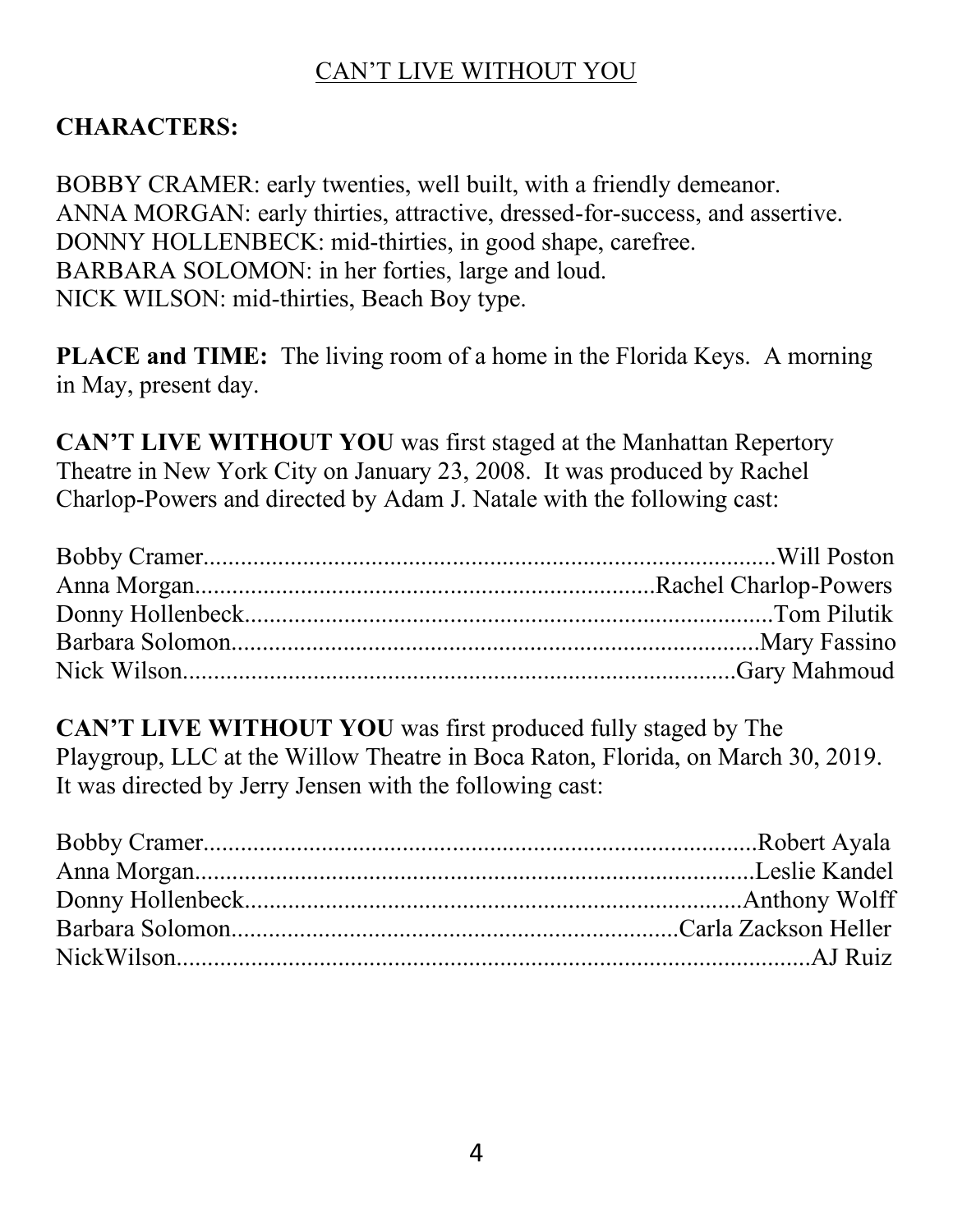## **CAN'T LIVE WITHOUT YOU ACT 1 SCENE 1**

*It is a quiet May morning in the home of Donny Hollenbeck and Anna Morgan. This is a nice house on a quiet stretch of beach in the Florida Keys. It is not a fancy home and the furnishings are not too modern, but they're well-appointed and the walls are clean and brightly painted. We are in the living room. The furniture is tropical ± rattan or bamboo ± and there are the usual decorative touches of a house in the tropics: floral prints on the walls and bamboo blinds on the windows and doors. In the center of the room is a couch, chairs, and coffee table combination with a standing lamp and magazines - "Caribbean Travel & Life," "The New Yorker,*" "Architectural Digest" – on the table. There is a TV set on a stand in one *corner of the room, and a bar set-up on a rolling cart. Upstage center is an open French door that leads out to a patio. Patio furniture, including a small outdoor café-style dining table and chairs, can be seen outside, and the background is the Sky, which is bright blue and clear. There's also a door Stage Left that leads off to the front of the house. Stage Right leads to the rest of the house. Upstage Left is an office area in the corner of the room consisting of a desk, bookshelves, desk lamp, and a desktop computer with a printer. This area is in contrast to the rest of the room: the desk is old, beat-up, and cluttered with papers, books, files, newspapers, coffee mugs, pencils, pens, office supplies, and a telephone. The bookshelves are cheap, packed with old books of every type, in disarray, and somewhere in the middle of it is a stereo system. In short, this area is a messy corner of an otherwise neat space. At rise, it is around eight a.m. Sunlight is streaming into the living room. It is empty for a moment, then from the open Stage Left door BOBBY CRAMER enters. He is an attractive young man in his early twenties, well built,*  with a friendly demeanor. He is wearing jeans and a polo shirt. He comes into the *living room and looks around it as if it is a place he's heard about but never seen. He strolls around for a moment, finally ending up by the desk. He looks it over F* carefully as if he's looking for something, then picks up a small stack of papers and *looks at them, flipping through the pages. He shakes his head, mutters a soft Hesus Christ*" then carefully puts the papers back in the place where he found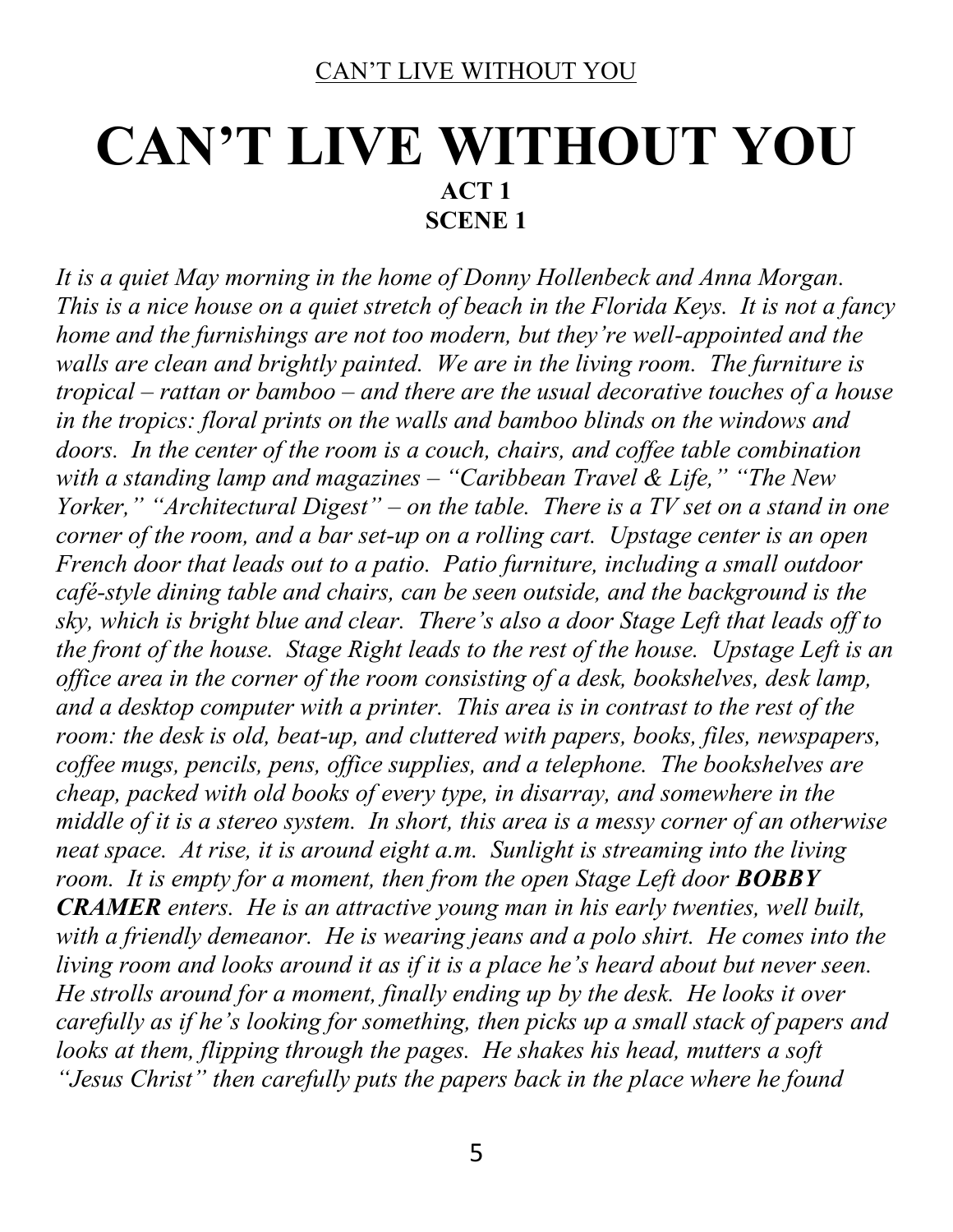*them. As he does this, a woman's voice is heard off Stage Right, coming into the living room. This is ANNA MORGAN. She is in her early thirties, attractive, dressed-for-success, and assertive. She is carrying a briefcase and talking on a cell phone. When she enters, she goes directly for the desk area, completely oblivious of Bobby. She rummages around on the desk for something as she talks.*

**ANNA.** (*On phone.*) No, no. I have the Applegate showing at ten, then the Flannery house at one. If Nick wants me to go hold his hand for the Freeman closing, he's got to reschedule it.... Because he's a big boy and he can do it himself.... I don't care if he's afraid he'll 'screw it all up.' Jesus, do I have to do everything for him? (*Pause as she listens, still rummaging through papers on the desk. Bobby watches with a mixture of bemusement and revulsion. She ignores him.*) And now, goddamit, where the hell is the debit card? No, not you, Arlene, I'm talking to myself.... All right, then. Tell Nick if he can move the closing I'll be there, although I may not stay for the whole show, and he owes me a Bahama Mama at Snapper's, and maybe lunch as well. Thanks, you're great. *(Ends call.)* Surrounded by incompetents. (*Calls off Right*.) Donny, where's the debit card? (Gets no reply, tries again louder.) DONNY, WHERE'S THE DEBIT CARD? **DONNY.** (*Off.*) Hell if I know. You had it last.

**ANNA**. And I left it on the desk. (*Shuffles through more papers, finally finds it under a coffee mug.*) There you are. (*Stuffs it into the briefcase along with the cell phone. Calls off.*) Found it.

**DONNY.** (*Off.*) Good. What'd ya need it for, anyway?

**ANNA.** (*As if that was a dumb question.*) Shopping. Remember, we have company for dinner tonight.

**DONNY.** (*Off.*) It's not company. It's Barbara.

**ANNA**. Well, whatever. I'm going to get fresh fish and some peppers and a nice bottle of wine. I'll be home by six at the latest. Start the grille, will you, and we'll eat at seven or so. (*No reply.*) Did you hear me? (*DONNY HOLLENBECK enters. He is in his early to mid-thirties, attractive, in good shape, wearing a worn polo shirt, shorts, and sandals. In color, size, and build he looks like he is Bobby's older brother. He is carrying a large coffee mug. He has an air of casualness about him that is a distinct contrast to the business and energy of Anna, but it's a nice contrast, and he puts up with her drive and directness with a nodding tolerance*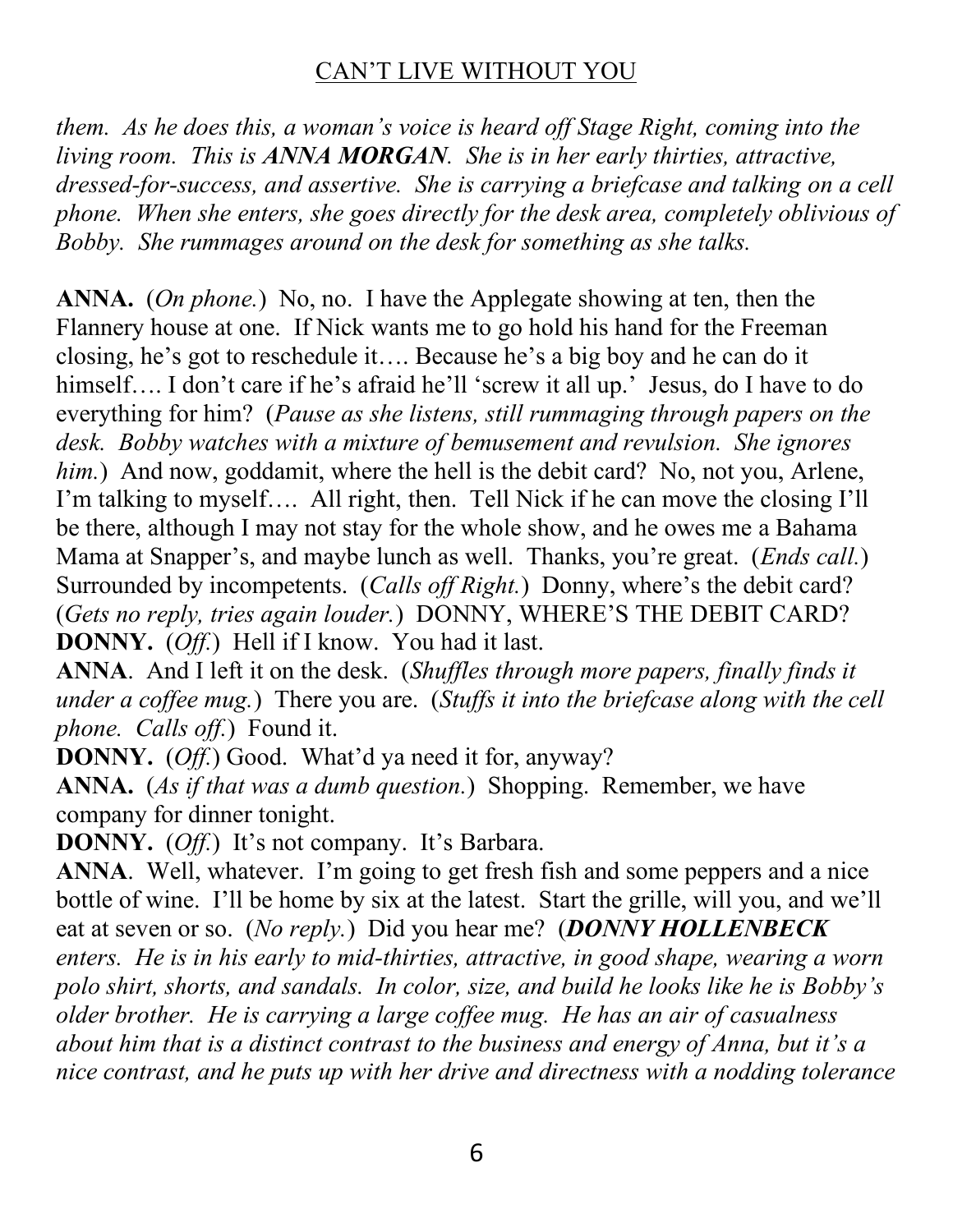*and even admiration. He strolls into the living room and, like Anna, does not notice Bobby.*)

**DONNY.** Yes, I heard every word. What's up with Nick?

**ANNA.** After six months of trying, he finally sold a decent piece of property, and now he's completely freaked out about doing the closing. So, I guess I have to go meet him at the title company to get him started. I'll be home as soon as I can. What are you going to do with Barbara?

**DONNY.** Not a damn thing. This was her idea, and as far as I'm concerned, she can go down to the beach with a towel and cooler of beer and hit on the lifeguards. I'm not the entertainment committee.

**ANNA.** She'll want to see the manuscript.

**DONNY.** (*Pointing at the desk.*) It's right there. All forty pages of it.

**ANNA.** She's expecting four hundred.

**DONNY.** People in hell want ice water, too.

ANNA. So, she isn't going to get it.

**DONNY**. (*Nonchalantly.*) I love how quickly you grasp things.

**ANNA.** When's the deadline?

**DONNY.** (*Looks at his watch.*) Two weeks ago. Look, they haven't even sent the last one to press yet. The one before that is still flying off the shelves at every drugstore and Winn-Dixie. They got four out of me last year alone. What is the big rush? It's not like they're holding up the New York Times bestseller list until "Amanda Longington" pens yet another bodice-ripping-bulging-crotch romance classic.

**ANNA.** No, they may not be, but you have a contract, and right now, you're behind, "Amanda." And how long will it take you to crank this one out? All you need is to hit "Find and Replace" on the computer, change the names and the locale on any of the twenty other books you've written and voila, another Amanda Longington romance classic. You could be done before lunch.

**DONNY.** Is that how you think I do it? It's not that simple, like I can just push a button and they pour out of the printer.

**ANNA.** Well, it's just that you've been doing this for so long I thought it was just something you didn't even have to think about. It's not like you're creating great literature or anything, is it?

**DONNY.** I guess not.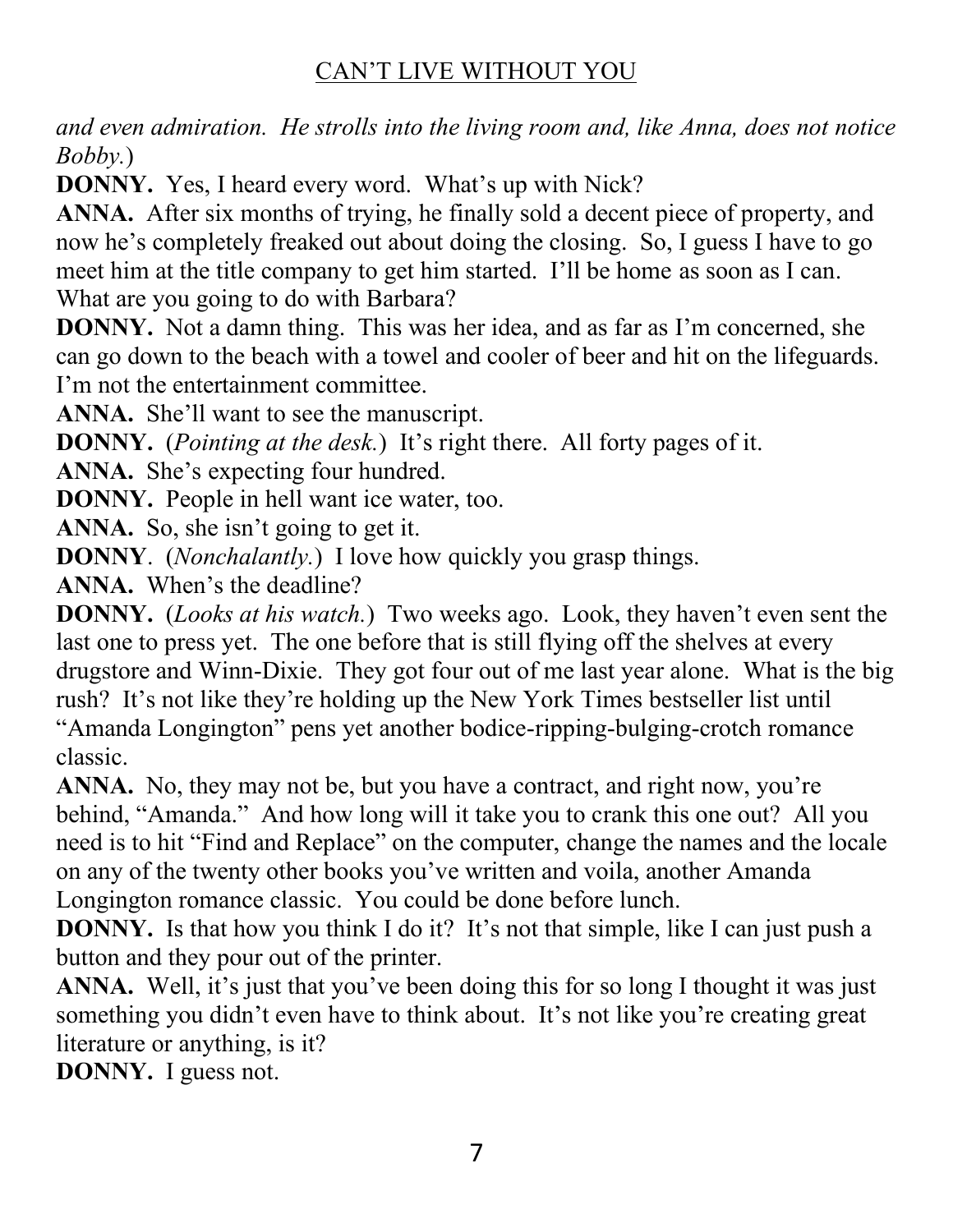**ANNA.** That's right. It pays the bills. (*Goes to Donny and kisses him.*) And I gotta go. I'll be home as soon as I can.

**DONNY**. (*Settling on the couch, picking up TV remote.*) Gotcha.

**ANNA.** Say hi to Barbara for me. And maybe if you were sitting at the computer instead of watching TV when she showed up, she might not be so pissed.

**BARBARA**. (*Off.*) If it'll make you happy, I'll be pissed no matter what he's doing. What's he doing? (**BARBARA SOLOMON** enters from the French door. She is a *large and loud woman in her forties wearing typical Florida tourist beachwear: a large floppy straw hat, colorful shirt and skirt, large sunglasses, and carrying a large straw purse, probably with a flamingo on the side, and a newspaper. Like Donny and Anna, she is oblivious to Bobby. She takes off her hat and fans herself.*) **ANNA.** Not a whole lot.

**DONNY.** (*To Anna.*) Do you mind? Hi, Barb.

**BARBARA**. (*Goes to Anna, gives her a quick kiss, same to Donny, and then flops on the couch.*) Jesus, did you have to buy a place out in the middle of nowhere? **DONNY.** That was the idea.

BARBARA. Well, I thought I'd end up in Havana by the time I got here. For the last five miles I was wondering how to explain to Cuban customs that I'm just a tourist from New York and the white Ford is a rental.

**DONNY.** You're not supposed to be here until this afternoon. I thought you were up in Boca Raton with your mother. That's a three-hour drive. Jesus, you didn't drive down from there this morning, did you?

**BARBARA.** Oh, hell no. I drove down last night, bunked up at the Hungry Pelican Motel and shared a very small room with three large cockroaches and a very noisy air conditioner. If I'd spent one more night with my mother, someone was going to end up dead - either I was gonna kill her or I was gonna kill myself. I decided to get the hell out before one of us became that strange smell in the crawlspace. God, she can kvetch about anything... "It's too hot in here, it's too cold in here, there's too much fat on the brisket, and by the way, you could stand to lose a few pounds yourself, dear... not like I'm trying to run your life or anything." So... how are we doing?

**DONNY.** (*Gives a warning look to Anna.*) Fine. Chugging right along. ANNA. And I need to get chugging along myself. See you later, Barbara. Dinner's at seven.

**BARBARA.** Oh, you don't have to go to any trouble.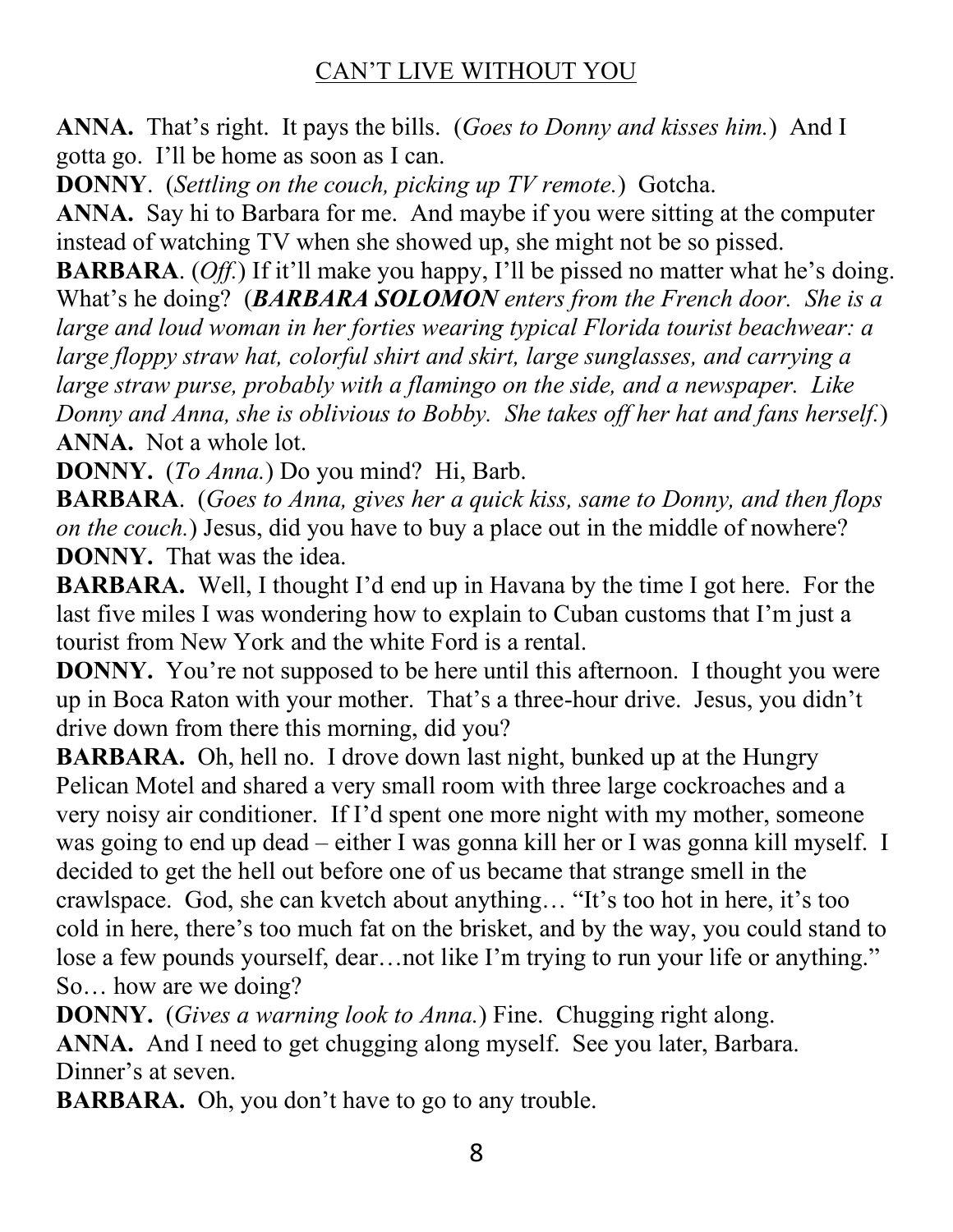**ANNA.** It's no trouble – just remind Donny to start the grille and we'll be all set. (*Goes to Donny, gives him a kiss.*) Work hard.

**DONNY.** (*Returns kiss.*) Uh huh.

**BARBARA.** Bye-bye, dear. (*Anna goes out French door, exits Right.*)

**BARBARA.** Sweet girl. Why don't you marry her?

**DONNY.** I thought you left your mother up in Boca.

**BARBARA.** Oh, ho.... Skating a little too close, huh?

**DONNY.** We're happy as we are.

**BARBARA.** How's she like the real estate biz down here? A little different than Manhattan, isn't it?

**DONNY.** What can I tell you? She's good at it, she makes a good income, and she gets out of the house.

**BARBARA.** Leaving you alone to write.

**DONNY.** Yeah, that's the idea.

**BARBARA.** So, this is the place I've been hearing so much about. Nice. Who did the decorating?

**DONNY.** Anna's mother. This was her parents' place until they got tired of the upkeep and found a nice condo in Naples. We bought it and left it as it was except for my little corner of the world. (*Indicates the desk area, and, without knowing it, Bobby.*)

**BARBARA.** Yeah, I recognize that pile from the place on Christopher Street. All you need is a steaming radiator and a view of Sheridan Square. All things considered I like this view better. How far is it to the beach from here?

**DONNY.** Fifty yards through those mangroves and you're there.

**BARBARA.** Wow. This is better than Sag Harbor. What about hurricanes? **DONNY.** What about them?

**BARBARA.** You ever get them?

**DONNY.** Hurricane season is June to November, and we moved here a year ago. A couple of close calls, but so far, so good.

**BARBARA.** That would bother me, never knowing if one day it could all be wiped out in an instant.

**DONNY.** You get hurricanes in New York. In 1960 Hurricane Donna wiped out Sag Harbor.

**BARBARA.** Thanks for cheering me up. So, you really like it here.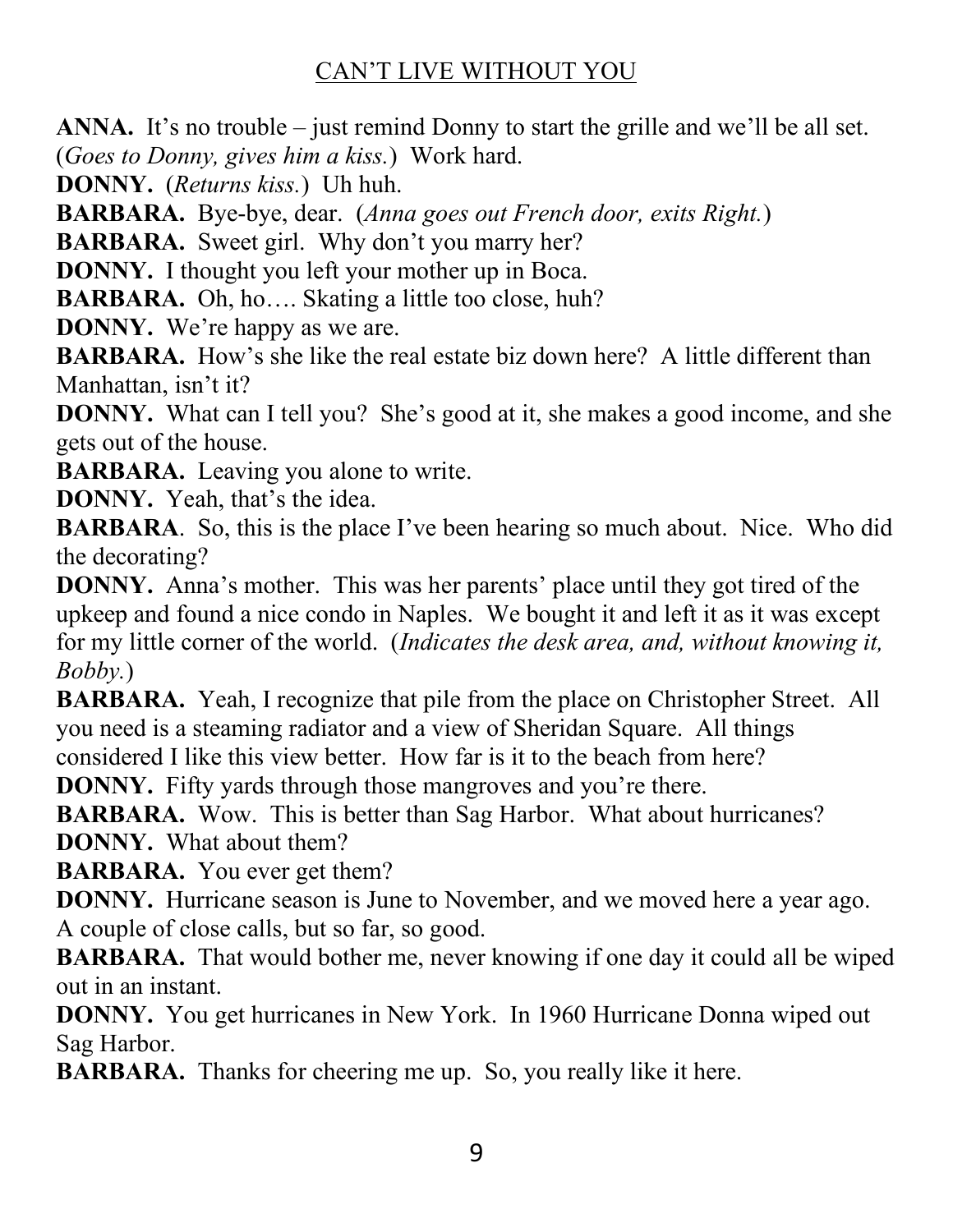**DONNY.** I didn't think I would at first, but now that I've been here a while, I love it. It's quieter, the weather's great, and when I'm out walking, I know that if I step on something that crunches, chances are it's a seashell and not a crack pipe. You ought to try it, Barbara. God knows you make enough money that you could afford a place like this.

**BARBARA.** I don't want to live in the same state as my mother. Hell, I don't even like being in the same time zone with her. And being within a day's drive—don't even want to go there. But I have to admit it must be a nice place to work. (*She strolls around the living room, Donny watching her. He knows what's coming next.*) So, how's the newest baby coming along? The last one looked good, so Jo Ann's naturally wondering where the next one is.

**DONNY.** It's not done.

**BARBARA.** So I figured. How much more needs to be done?

**DONNY.** Oh, not too much.

**BARBARA.** What, twenty more pages? Finishing touches? Posing for the cover with your shirt off?

**DONNY.** A little more than that.

**BARBARA**. (*All business.*) How much more, Donny?

**DONNY.** All of it.

**BARBARA.** All of it?

**DONNY.** Yep. All of it. (*Beat.*)

**BARBARA**. You haven't started.

**DONNY.** Oh, I started. I'm just having a little problem with it, that's all.

**BARBARA.** The only time a man says he has "a little problem" is when he can't get it up.

**DONNY.** Well then, I guess you could say that I have the writer's equivalent of a limp dick. It's just not happening with this one.

**BARBARA.** You're writing a romance novel, not Pride and Prejudice. Same shit, different day. It's like writing porn: all you gotta do is clean up the language and keep their clothes on until the last page. You've written twenty-plus Amanda Longingtons. Why is this one so hard, pardon the expression?

**DONNY.** I don't know. I mean, I can see the characters, I know the setting, I've even come up with some great new metaphors for creamy breasts and rippling thighs, but...that's all.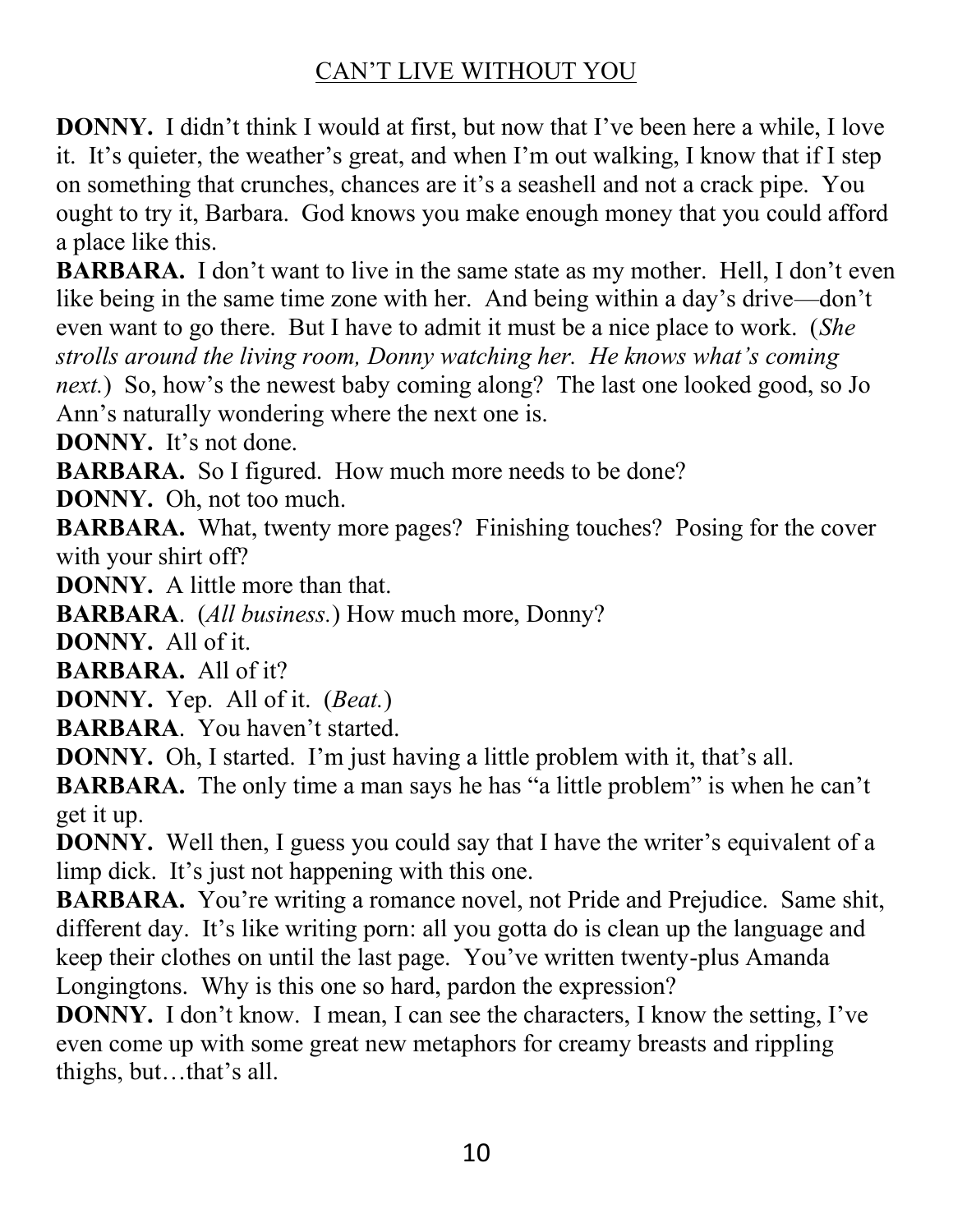**BARBARA.** How long has this been going on...or, should I say, NOT been going on?

**DONNY.** A few weeks.

**BARBARA.** So, what have you been doing?

**DONNY.** Well, I've become really good at the New York Times crossword puzzle. Did you know that a black bird of the Caribbean is an "ani," spelled A-N-I?

**BARBARA**. (*Deadpan*.) That's fascinating.

**DONNY.** Look, maybe I just need some time off.

**BARBARA.** I'd be the first one to tell you, "Donny, take some time off." But you have a contract. You owe two more books by the end of the quarter, and you're already two weeks late. Jo Ann's been on my ass for the last ten days and I'll bet she's left two messages this morning. One of the reasons I drove down here was to see if I could get out of the range of Verizon. (*Pulls out cell phone and looks at it.*) Nope...and dammit, I have messages. The hell with it. I didn't just come down here to see my mother.

**DONNY.** Yeah, I was wondering why you came down to Florida this time of year. Even I know you're not that crazy about your mother.

**BARBARA.** Have you ever written a screenplay?

**DONNY.** You mean, like for a movie?

**BARBARA.** That's what screenplays are usually for.

**DONNY.** No. But I-

**BARBARA.** Doesn't matter. I got a call last week from a very well-known film production company. They're looking into cashing in on the romance novel craze and developing some of the best for TV movies. Like what they did with some of the Danielle Steele and Sidney Sheldon books...maybe even do some as the basis of a series. And they think Amanda Longington is perfect for it.

**DONNY.** You're shitting me.

**BARBARA.** I shit you not. (*Long pause as Donny absorbs this.*)

**DONNY.** And they want me to write the screenplays?

**BARBARA.** At the very least to help them with them. They have people who can turn the owner's manual for a microwave oven into a screenplay. You just supply the story.

**DONNY.** What happens when the world finds out that Amanda Longington is not some winsome blonde who lives in a Tudor style mansion with servants and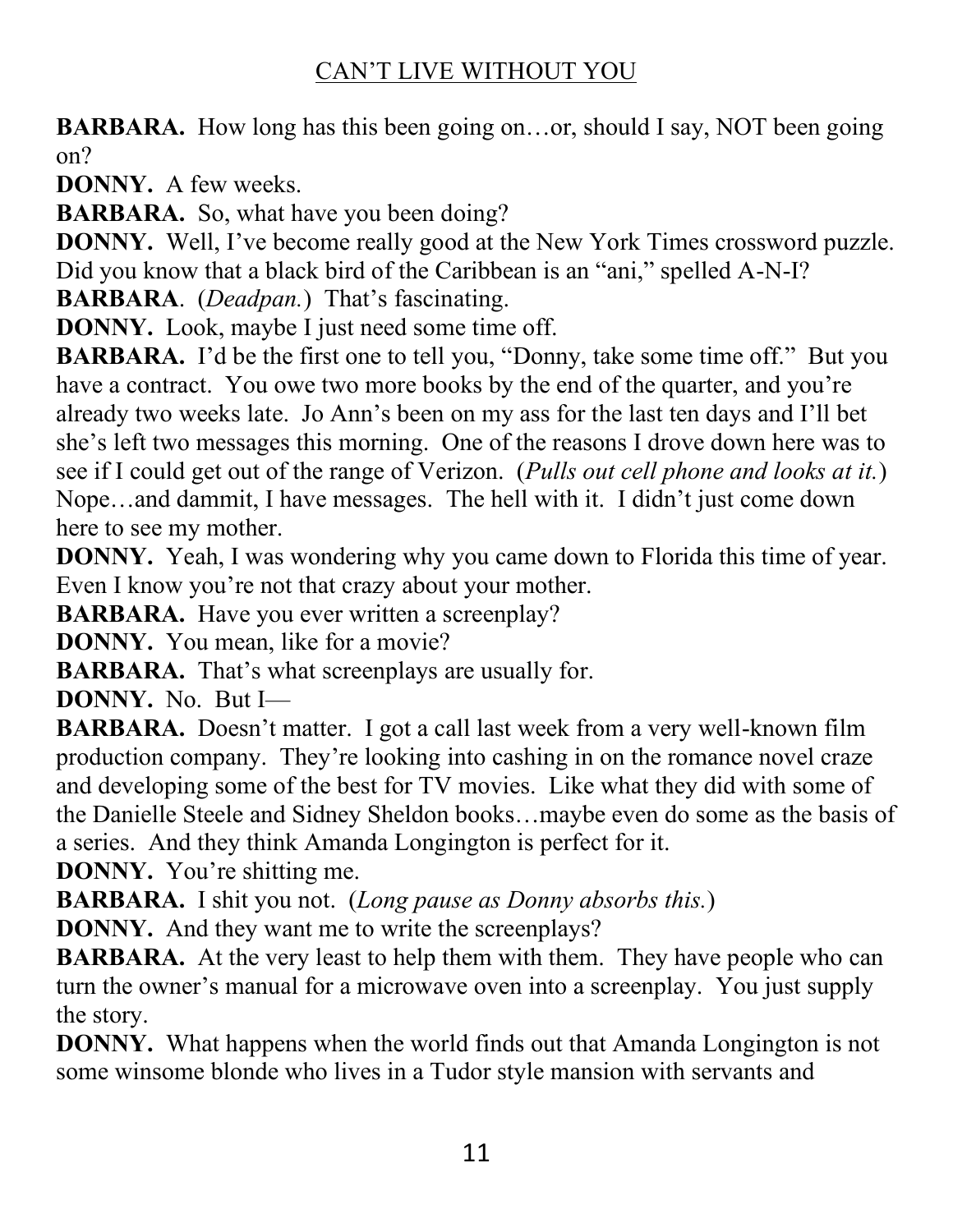limousines, but is a guy in his thirties who lives in the Keys and drives a ten-yearold station wagon?

**BARBARA.** You're not gonna go on The View. The screen credit will read "based on a story by Amanda Longington, screenplay by Donny Hollenbeck" and whoever the production company teams you up with.

**DONNY.** How much money?

**BARBARA.** Much money. But the catch is you have to finish up the current contract. Two more bodice-rippers and you're off to Hollywood.

**DONNY.** That's... great.

**BARBARA.** Well don't knock yourself out with enthusiasm. Isn't this something you want to do?

**DONNY.** Sure, sure. (*Thinking it over, he wanders around the room, ending up standing next to Bobby.*) Then what?

**BARBARA.** The market's real hot for terrorism stuff nowadays. I'll bet you could crank out some action-adventure-sex novels about a hunky bad-boy detective with a pouty bosomy blonde in tow chasing evildoers and saving the world from mass destruction. Call yourself Bolt Upright and knock Clive Cussler and Tom Clancy for a loop. I can sell that just as easily.

**DONNY.** Too much research. I'd have to learn about guns and planes and bombs and stuff.

**BARBARA.** Well, whatever. All I care about right now is two more Amanda Longingtons by the end of June.

**DONNY.** Okay. I get the picture.

**BARBARA.** I hope so. So fire up the computer and let's get cracking.

Meanwhile, I need to find the little girl's room. Not enough coffee...or too much. **DONNY.** (*Indicating off Right.*) Through there on the right.

**BARBARA.** Thanks, doll. (*Barbara exits. Donny crosses back to the couch, with Bobby shadowing him now. They both sit on the couch. Donny picks up the newspaper and looks at it. Bobby is watching him silently. After a moment Donny puts down the paper and leans back on the couch, covering his face with his hands in an expression of frustration.*)

**DONNY.** Oh, shit. (*Bobby looks as if he is about to speak as Barbara re-enters.*) **BARBARA.** I'm going to leave you alone now. I think I'll go find a place for some breakfast and maybe stroll down the beach a little. (*She picks up her purse*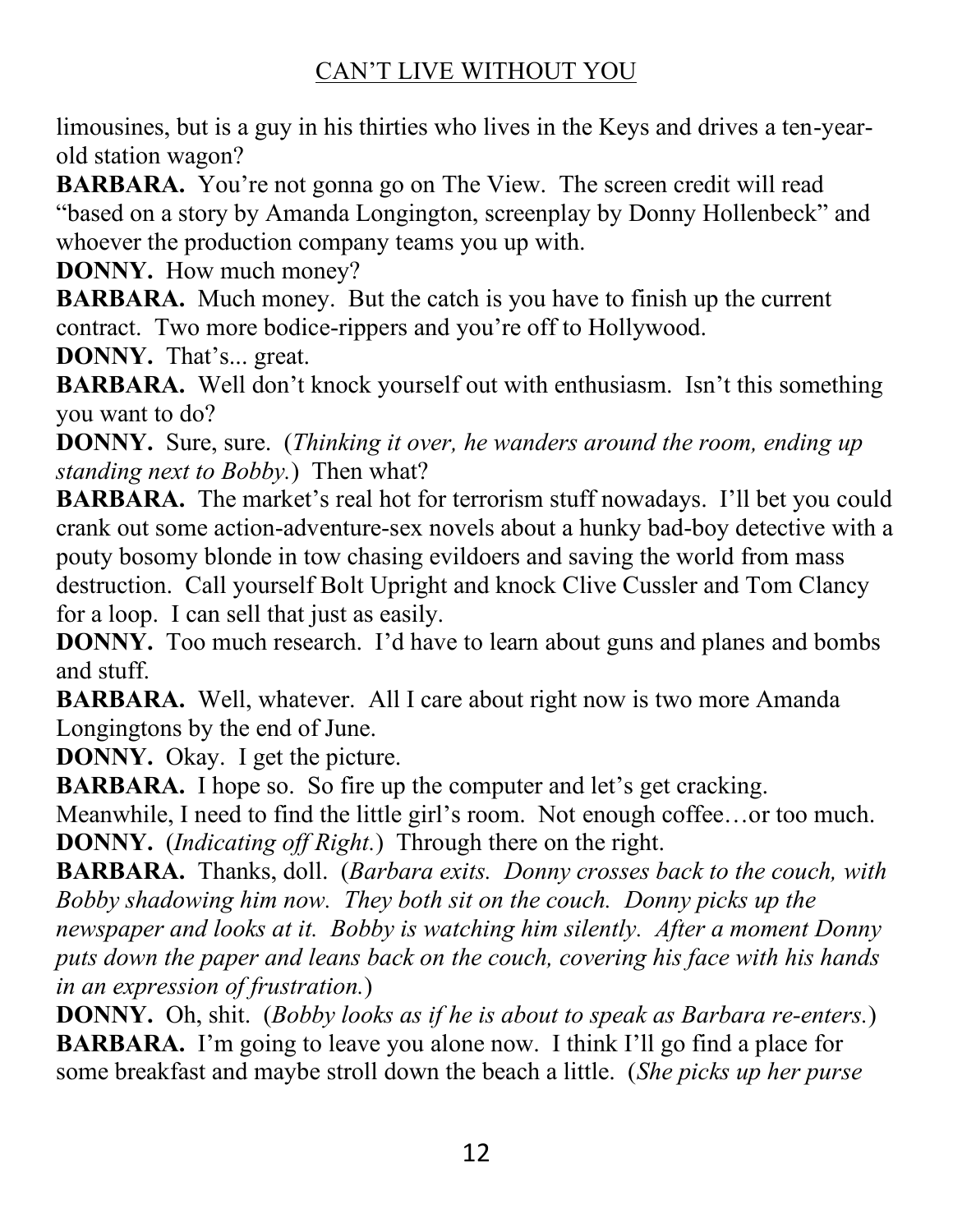*and the paper.*) I'll come back around noon and take you to lunch. I want a hundred pages by then. (*Pause.*) Just kidding.

**DONNY.** (*Gives her a mock salute.*) My life is but to serve, Your Majesty. **BARBARA**. (*Gives him a kiss on the cheek.*) See you later. Just get to work. (*Exits. Donny watches her go then turns back into the living room. He strolls around the room, then goes to the desk and switches on the computer. As it boots up, he fiddles with the papers on the desk, poking through them absently as if he's trying to find something. All this time Bobby has shadowed him and is now standing behind Donny as he sits at the desk. Donny picks up his coffee mug, looks in it, sees that it needs a refill, gets up and goes off Right to the kitchen. Bobby stays where he is, then, when Donny is gone, goes and stands in the center of the room so that when Donny re-enters, they are standing face-to-face. Bobby closes his eyes for a moment, clears his throat, and, as Donny enters, he opens his eyes and grins. For a split-second, Donny appears startled, but it is not a momentous "double-take," because he knows who Bobby is. They look at each other for a moment, and Donny nods in acknowledgement.*)

**BOBBY.** How long has it been...five years?

**DONNY.** Something like that.

**BOBBY.** Last time you were in an apartment in Greenwich Village. This is nice. **DONNY.** We like it.

**BOBBY.** You look good. I kinda thought you'd flab out now that you're making money and living the high life in Florida.

**DONNY.** I still work out. There's a nice little gym down the road.

**BOBBY.** I know.

**DONNY.** You haven't changed.

**BOBBY.** No, and I wanted to thank you for making me fairly attractive. (*Looks himself over.*) Nice build. (*Pats chest.*) Nice pecs, (*Bends arm and feels a biceps.*) nice arms, and nice... (*Offhandedly gestures towards crotch*.) You didn't make me an Adonis, but-

**DONNY.** I was writing fiction, not fantasy. (*Looks at Bobby.*) So, where did you come from?

**BOBBY.** From right where you left me. Let's see, where was that? (*Bobby goes to the desk, opens a bottom drawer, pulls out a thick file folder and thumbs through it to the last pages.*) Here it is... (*Reads aloud.*) "It was a cool September evening when he arrived in Boulder. He found a small motel off Arapahoe Road. The next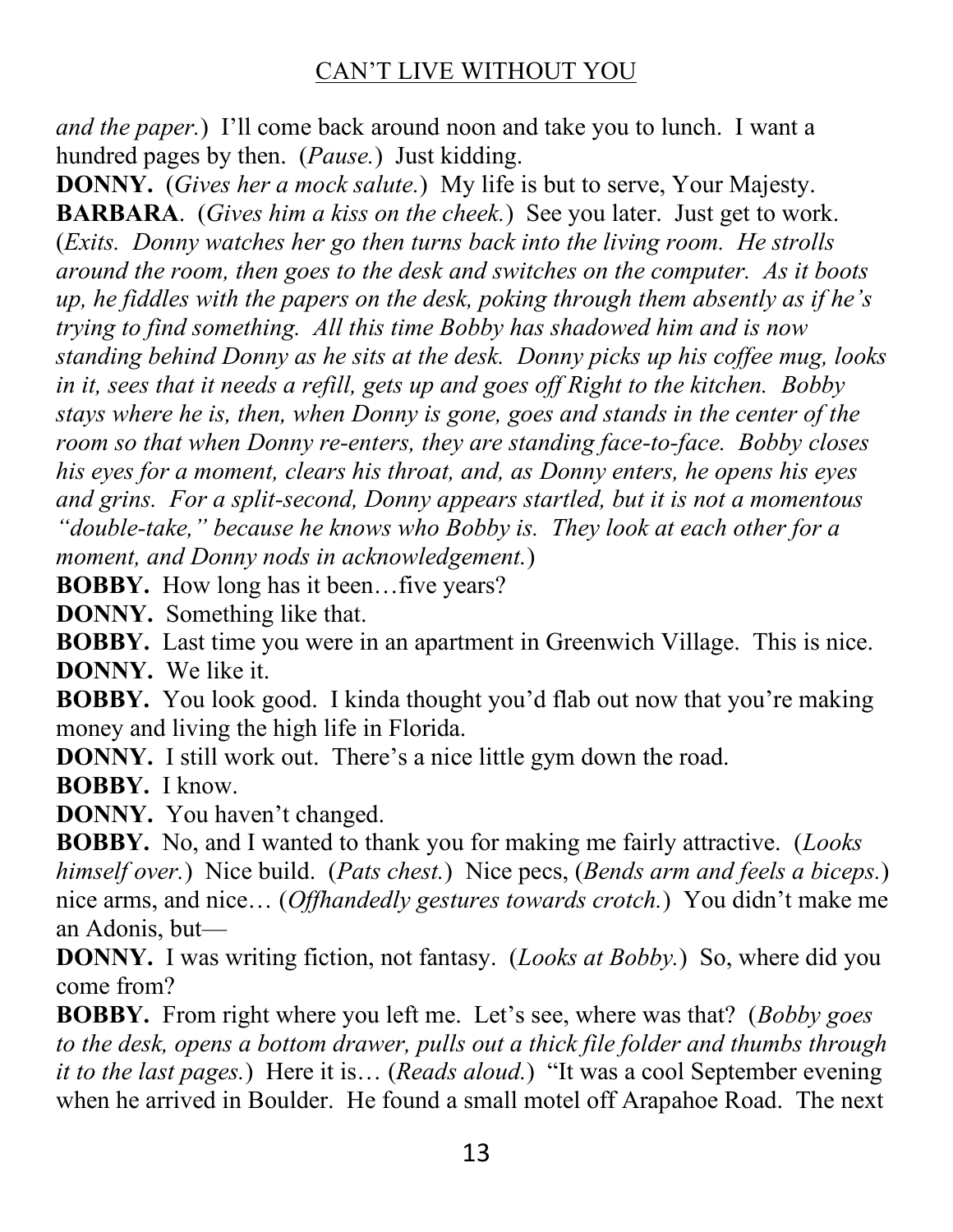morning, he would begin looking for a job, but for now he was just glad to be here, away from home, away from school, and  $-$  he hoped  $-$  ready to start life over again." (Closes folder and puts it on the desk.) Kinda cheesy. No wonder you make such a good living writing romance novels. So, what happens to me next? Do I get a job in Boulder? Do I get my shit together? I'd like to know. After all, I've spent the last five years in a seedy motel on the outskirts of Boulder. **DONNY.** It doesn't say "seedy."

**BOBBY.** Hey, I'm the one who's stuck there. After five years, even the Ritz-Carlton can get a little old.

**DONNY.** I haven't thought much about it.

**BOBBY.** I know that. That's why I'm here.

**DONNY.** And probably why I can't finish this Amanda.

**BOBBY.** Well, I guess it's hard to write about mad passionate Gothic lust when you've got your alter ego lurking in the back of your mind. You didn't think I'd really go away, did you?

**DONNY.** No, I just thought I could put you on hold for a while.

**BOBBY.** Why did you do it?

**DONNY.** Do what?

**BOBBY.** Just stop. Leave me hanging out there. We were going along great, I thought. Yeah, a little episodic here and there, and I thought the way you described my first sex was a little hackneyed, but by and large, you were doing a pretty good job. Next thing I know, I'm stuck in a motel in Boulder at the age of twenty-two for the next five years without a job, and no idea what happens next. All of a sudden there's this bimbo Amanda Longington with her tales of the heart and these characters right out of a soap opera crowding me out.

**DONNY.** Well, what you're forgetting is that when I got you to Boulder, I was also down to my last hundred bucks. I hadn't sold an article in two weeks. The life of a freelancer in New York isn't easy, and the temp jobs were drying up... not that I didn't love being a data input specialist for a real estate company anyway. **BOBBY.** Yeah, so?

**DONNY.** So, I'm scrounging through the aisles of this little bodega on Bleecker Street for my weekly supply of Top Ramen when I come across this collection of romance novels with these impossibly syrupy characters written in this appallingly bad style, all written by someone with a name like Heather Golden and Sylvia Frothington. So, I figure, what the hell, maybe I can crank out one of these. A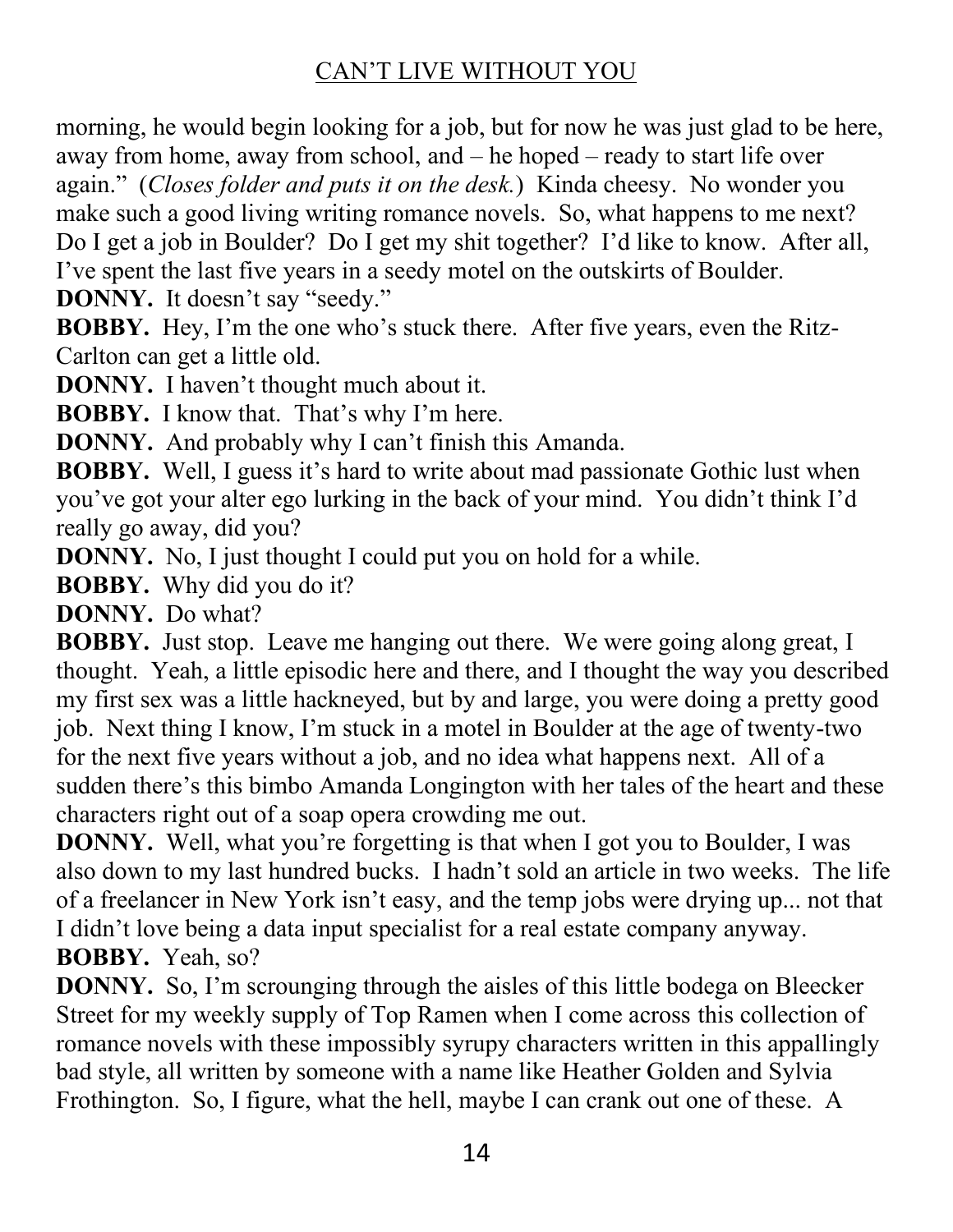week later, I have a hundred pages of this incredibly cloying crap, using every cliché known to man...we're talking heaving breasts and husky voices, throbbing manhoods and bulging biceps  $-$  the whole nine yards. I used my last stamp to mail it to the publisher just for the hell of it as I'm on my way down to see about getting a job waiting tables at Joe Allen. Three days later I get a phone call. They want it. They can't wait to read the rest of it. They say I'm the freshest new voice in romance literature  $-$  they actually call it that  $-$  in the last twenty years. Two days after that, Barbara Solomon, the literary agent who wouldn't return my phone calls a month before is suddenly trying to take me to lunch at the Russian Tea Room. She's the one who came up with the name "Amanda Longington." And.... There you have it. Another great literary career is on its way.

**BOBBY**. (*Shakes his head.*) And now they want you to write for the movies. No, not you. They want Amanda to write for the movies.

**DONNY.** Hey, as long as they make the check out to me, I don't give a damn.

**BOBBY.** What about me?

**DONNY.** What about you?

**BOBBY.** When are you going to get back to me?

**DONNY.** I still have two more Amandas to do.

**BOBBY.** Then what?

**DONNY.** Hey, what do you mean by saying your first sex was "hackneyed?" **BOBBY.** (*Picks up folder, goes through it and finds place.*) You have me losing my virginity at the age of sixteen on a peaceful June night on a smooth grassy bank by a gently flowing brook.

**DONNY.** So, what's wrong with that?

**BOBBY.** It sounds like I have the best sex imaginable with the most magnificent woman a sixteen-year-old boy can conjure up: his best friend's girlfriend's best friend. I can see why you're a hit on the romance novel circuit. And, by the way, have you ever had sex outdoors on a June night?

**DONNY.** No, I haven't.

**BOBBY.** What about the mosquitoes? Good thing it's only a novel or I'd still be scratching. (*Puts folder down.*)

**DONNY.** What's wrong with a sixteen-year-old having incredible sex? It's every man's dream. I get hard just thinking about it.

**BOBBY.** I guess that was the idea...but it makes me feel kind of used.

**DONNY.** Oh, well, pardon me.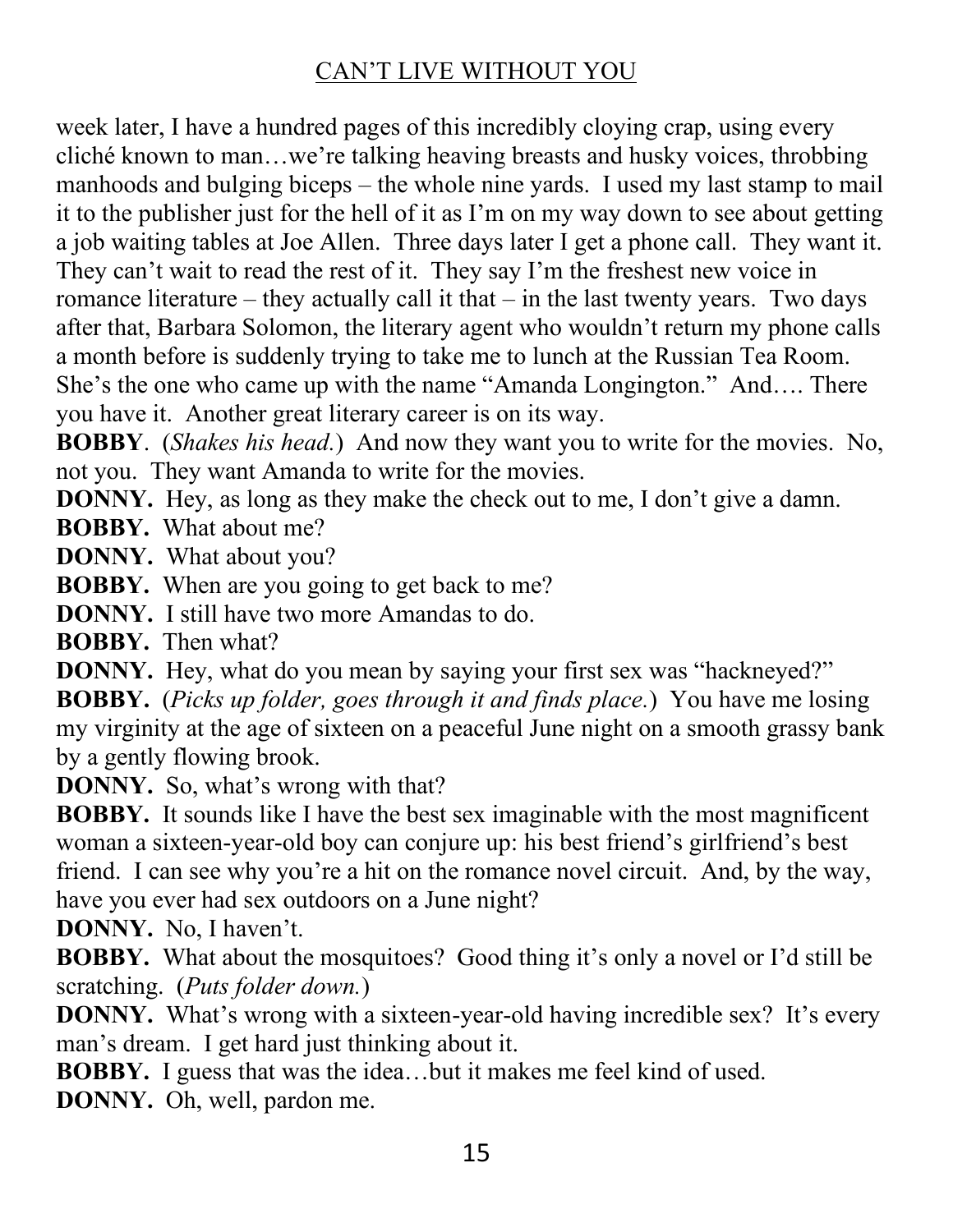**BOBBY.** And why didn't you tell the truth? Like how the first time you had sex was when you were fifteen in the basement of your best friend's house with his cousin Jack, the high school wrestling champ who was visiting from California for a week. You guys downed a couple of beers, he offers to show you some wrestling moves, and the next thing you know, both you and Jack have your jockey shorts around your ankles.

**DONNY.** Like I said, it's fiction.

**BOBBY.** Well, yeah, but it's your life you're writing about, isn't it? I know the truth. Like the time when you were eighteen, down in Palm Beach with your grandparents at the country club New Year's Eve party. You and that thirty-yearold tennis pro from Newport—what was his name, Preston...?

**DONNY.** Prescott.

**BOBBY.** Yeah. How you got to talking, then took a walk along the beach and ended up in his hotel room. How many blowjobs did he give you that night?

**DONNY.** I was a kid. And those were the only times.

**BOBBY.** (*Chuckling ironically.*) Have it your way.

**DONNY.** You know of any other times? (*Bobby taps his temple with an index finger.)*

**DONNY.** Okay, okay.

**BOBBY.** And you never told Anna.

**DONNY.** No. And I never asked her about her teenage sex life.

**BOBBY.** Yeah, what's her story? I'm kinda fuzzy on that. I must have been in the bottom of the drawer when you hooked up with her.

**DONNY.** I met her in New York. She was looking for a roommate; I was looking for a room. We've been together ever since.

**BOBBY.** So, what is she, roommate, girlfriend, wife?

**DONNY.** A little of each.

**BOBBY.** So why don't you get married?

**DONNY.** We like things as they are. We're...friends.

**BOBBY.** She's what, into real estate?

**DONNY.** Yeah. Got started in New York, and rose through the ranks until she attracted the attention of some people down here. They offered her the sales manager job with a nice boost in salary. She was tired of the snow and the cold and the darkness and the cutthroat life of real estate in Manhattan, so she took it.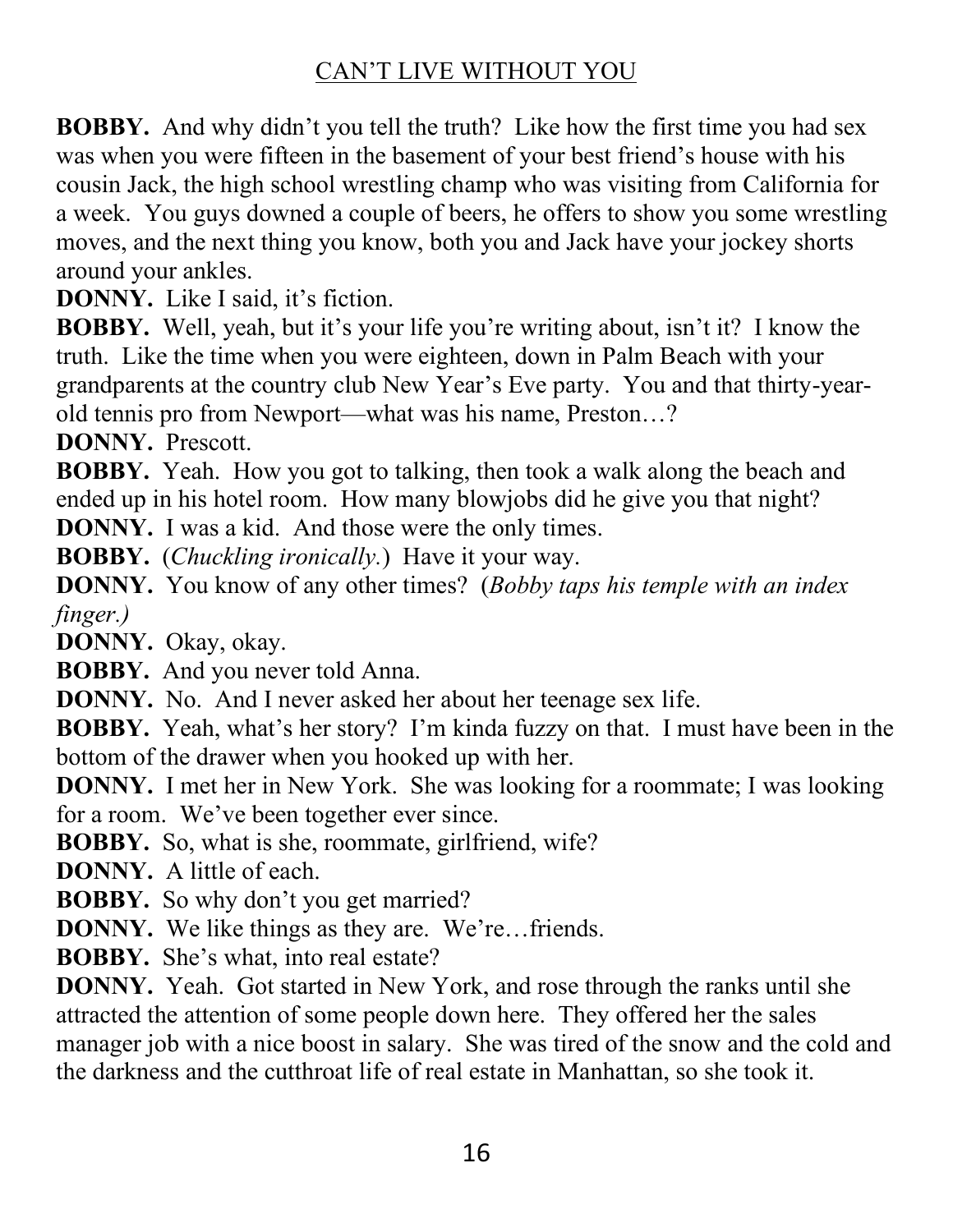**BOBBY.** Wow. I didn't picture you with that kind of woman. Or any woman for that matter. Has she always been like that?

**DONNY.** No. She was waitress when we met, then did temp work with me at a real estate company and ... (*Shrugs*.) she's off to the races.

**BOBBY.** And you're just along for the ride.

**DONNY.** Hey, I pay my share.

**BOBBY.** You mean "Amanda" pays for it.

**DONNY.** Is there some point to your being here? Showing up at this particular time?

**BOBBY.** I thought I made that clear. I want to know what happens to me.

**DONNY.** I told you. You get a job in Boulder, you write freelance articles, and you move to New York and hit the big time.

**BOBBY.** That's it? Jesus, how boring.

**DONNY.** Well, what do you want from me? That's life.

BOBBY. Life, sure. But is it worth writing about? Remember, I'm a character in a novel. I have to follow a structure...boy-meets-girl, boy-loses-girl—or in your  $case...$ 

**DONNY.** All right, enough of that.

**BOBBY.** Hey, look – maybe you're still figuring things out, but as for me, I'd like to know. Hey, maybe that's the crisis I can confront. Is Bobby gay or straight? Nah, that's been done to death. How about, can he deal with growing up on his own? Nah, too Dickens, and besides, you're not an orphan. What about— (*Snaps fingers.*) I got it. He's a writer who is tired of selling out to the establishment press for money and throws it all away to write a soul-searching exploration of his innermost thoughts and feelings, but he's afraid of giving up all the nice goodies and comforts, so he's torn and therefore has a terrible case of Writer Interruptus, or as you put it so well, "the writer's limp dick." And not only with the writing, too. When was the last time you and Anna seized the headboard?

**DONNY.** (*Looking at Bobby in wonder.*) "Seized the headboard?"

**BOBBY.** Sorry, I guess I'm not as good with the colorful euphemisms as you are. **DONNY.** No, I like it... it has a certain raffish charm. I'll have to use it sometime.

**BOBBY.** Hey, be my guest. How about it?

**DONNY.** The idea? (*Mulls it over.*) Enh... what's the payoff?

**BOBBY.** You tell me. You're the writer. I'm just the character. But about that other thing? You and Anna?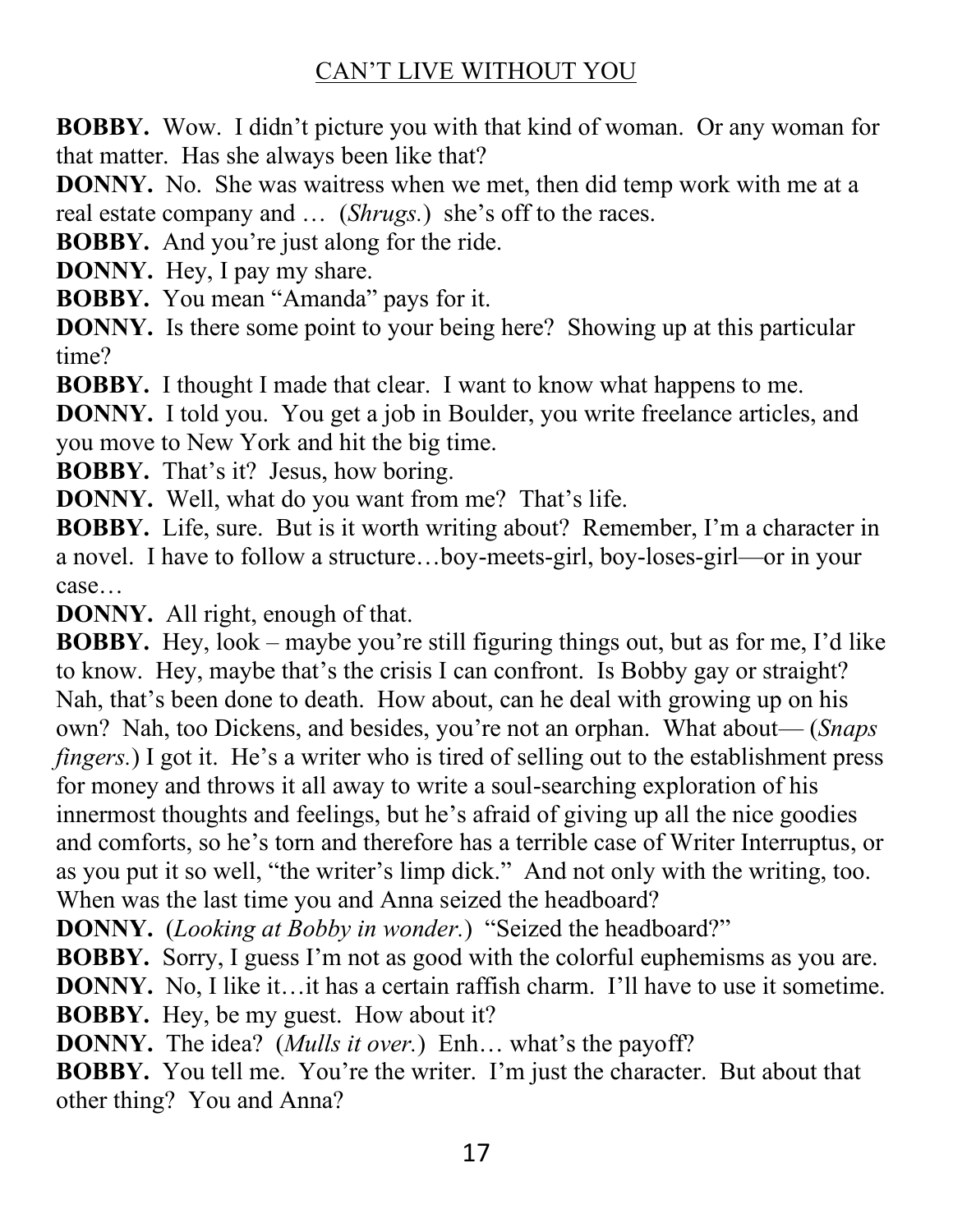**DONNY.** That's not relevant.

**BOBBY.** (*Skeptical.*) Oh, yeah, right. (*Picks up a manuscript of one of the romance novels and finds a passage; reads aloud.*) "She knew from the moment she heard his voice that there was a passion in him, a dark, driving force that seethed and boiled beneath his cultured manner. And when she first saw him stride across the graveled driveway, his long legs taking one long stride for every other man's two..." (*Looks up.*) uh, you use "stride" twice in the same sentence here...are you supposed to do that? (*Donny glares at him*.) Okay, anyway. "She felt a presence in him that reached out to her, examined her, and found her reaching back. She envisioned them together in the dimness of a secret place, the milky light streaming across them and pooling on the bed next to them as if it was showing her the inevitable. His powerful arms pulled her to him, his breath and its aura nuzzled her neck, his strength peeled away her caution, and soon all she could hear was the pounding of her heart as he took her with the great gentle strength that only a man of deepest passion and infinite grace could possess." (*Puts manuscript down.*) Wow. Now how could the same guy who wrote that just fart, roll over and fall asleep after Jimmy Fallon's monologue?

**DONNY.** It's not the same thing.

**BOBBY.** So what's the problem? Anna? She looks fine to me.

**DONNY.** She's great. I like her a lot, and when we feel like it, we have some pretty good sex.

**BOBBY.** That's inspiration for your novels? Lying there in the dark when it's all over, you lean over and whisper softly, 'Hey, we had some pretty good sex.' **DONNY.** No! The stuff I write has nothing to do with my real life. It's not the same thing. Everyone's perfect in a romance novel. No one's ever overweight, or has a headache, or has bad breath. That's why people read it. So what? **BOBBY.** It's not realistic. It's escapism.

**DONNY.** So what? There's nothing wrong with that. We've been doing it for centuries, millennia. What's TV? Soap operas? The movies? Hell, even jerking off; anything to drive away dull cares, to take us from our mundane world of screaming babies, dirty laundry, cell phones: the crushing boredom of everyday life. It's entertainment.

**BOBBY.** It's not entertainment, it's an addiction, and I'm amazed that you're a contributor to it.

**DONNY.** An addiction?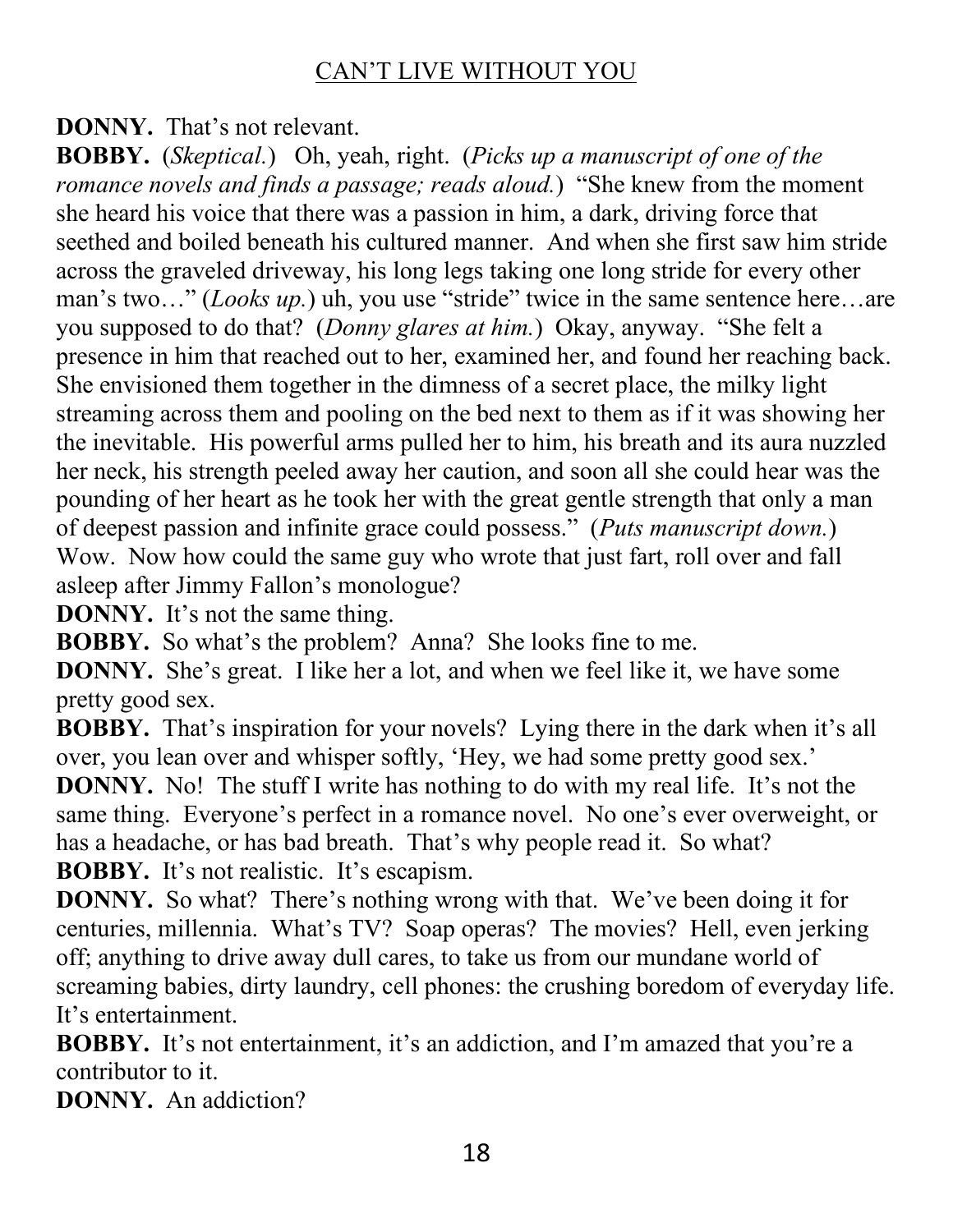**BOBBY.** Entertainment is like medicine; you need it every so often to cure an illness. But when you start needing the medicine when you don't have the illness, then it's an addiction.

**DONNY.** You're equating a romance novel to heroin?

**BOBBY.** Sure, why not?

**DONNY.** Then I guess that makes me a pusher. But let me tell you something: when millions of women line up to plunk down money to buy the latest Amanda Longington saga and those nice royalty checks roll in every month, I don't exactly feel like Benny the Weasel on the street corner.

**BOBBY.** Well, who do you feel like, Steinbeck? Is that why you do this, for the money?

**DONNY.** You damn betcha, and any writer who says he doesn't do it for the money is either a liar or has another source of income. And when somebody's gonna pay me thousands and thousands of dollars for three weeks of furious typing, I'm all too happy to oblige.

**BOBBY.** Even if it's junk.

**DONNY.** Hey, I'm not the only one in on this. Have you seen any movie trailers recently? We're not talking Casablanca here.

**BOBBY**. (*Dryly*.) I don't get out much.

**DONNY.** And it's not just writers and movies. Look in any art gallery around here. Ten-by-ten paintings of red and blue squares, pelicans constructed out of garden tools. There's junk for you, and some Naples-wintering nouveau riche dye job from Darien is going to drag her current hubby in there and fork over five grand just so she can drive the face-lift next door crazy with envy. At least you can put mine in a purse and read it on the airplane. I have no apologies to make for the writing I do. I'm pretty damn good at it, as a matter of fact.

**BOBBY.** Yes, I know. I know that all too well. That's how I got here. But it looks like until you finish this other crap I'm not going anywhere, okay? So, get to work. Barbara wants a hundred pages by lunchtime. (*Donny goes to the desk and sits in the chair. Bobby stands behind him, looking over his shoulder. Donny wiggles the mouse.*)

**DONNY.** (*To himself.*) Okay, where's the file.... There you are.... And here we are. 'The Heart of Crystal,' chapter one. (*He flexes his fingers.*) Okay, where was I? (*Hits a key to take him to the last place he was working on.*) Yeah, there I was.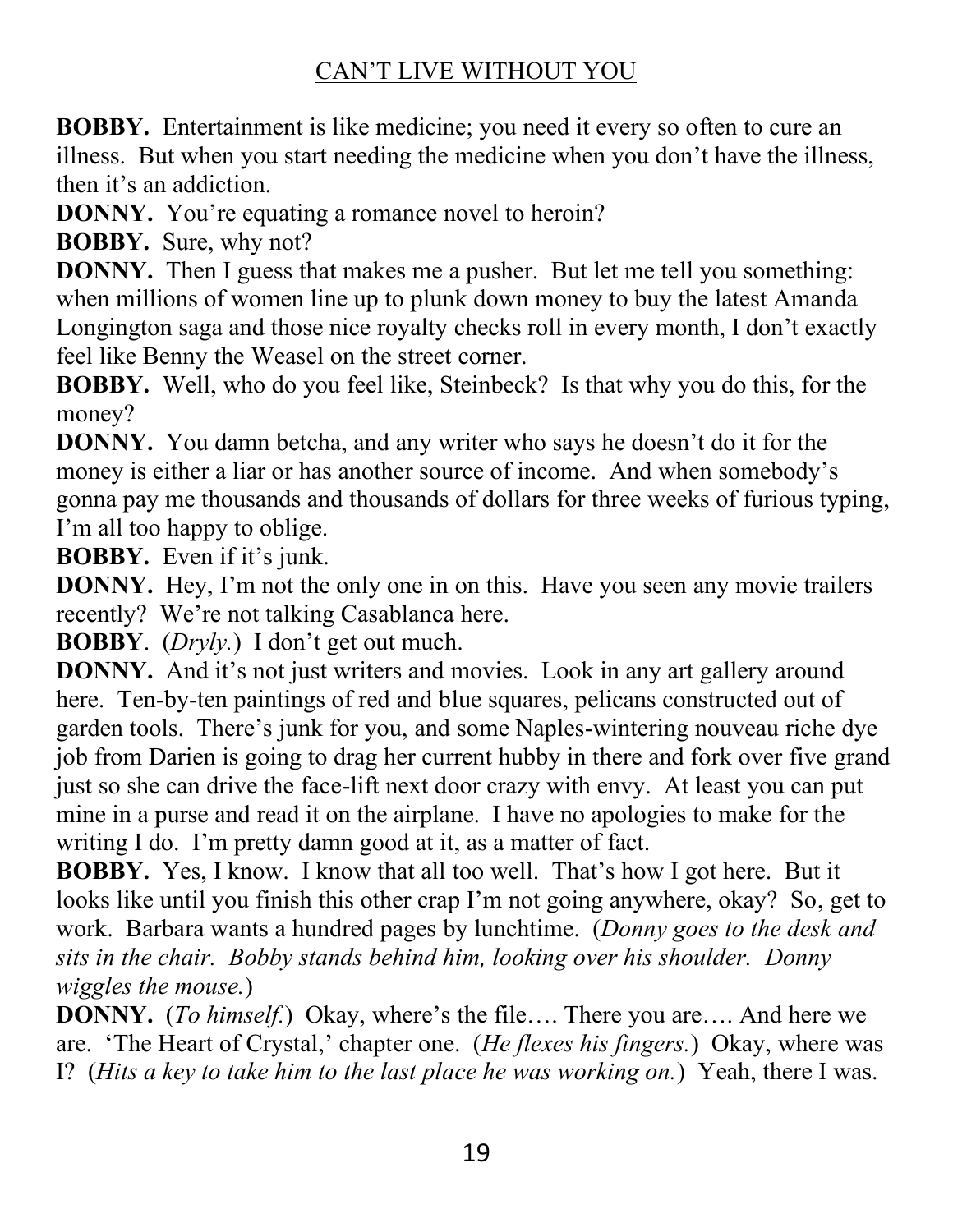(*Leans back in and stares at the screen.*) "The butterflies drifted across the meadow like late blossoms." Hoo, boy.

BOBBY. When did you start talking to yourself? You didn't do that before. **DONNY.** Do you mind? (*Starts to type, slowly, then picks up the pace. Bobby watches for a few moments, then wanders from the desk, looking back at Donny every so often. Donny continues to type, and Bobby slowly goes out of the room onto the patio. Donny reaches for the stereo remote and hits a button. Soft jazz starts to play as Donny continues writing. Bobby stands out on the patio and watches DONNY from a distance.*)

#### **SCENE 2**

*It is several hours later. The room is empty, the stereo still on. The French door is open.*

**ANNA**. (*Off.*) You want some coffee?

**NICK.** (*Off.*) I'm good. Maybe a glass of water if you got it. (*Anna enters through the French door, followed by NICK WILSON. He is in his mid-thirties, the same age as Donny. He has an athletic, muscular build, still thinks of himself as a beach boy, and can pull it off in the right situation. He is dressed in khakis and a short-sleeved shirt and tie, carrying a briefcase, and wearing Ray-Bans. Anna looks at the computer, sees it is still on, nods approvingly, turns off the stereo with the remote and goes to the kitchen off Right. Nick takes off his sunglasses, drops his briefcase on the couch, and looks around.*)

**NICK.** Nice place.

**ANNA**. (*Off.*) You've been here before.

**NICK.** Only at that Christmas party you had for the office, and that was out on the patio.

**ANNA**. (*Off.*) Oh. Thanks.

**NICK.** Where's, uh, Donny?

**ANNA**. (*Off.*) Probably taking a swim. He likes to do that this time of day. (*Anna enters with a glass of water and a can of Diet Pepsi. Hands water to Nick.*)

**NICK.** Thanks. (*Moseys over to the desk.*) He still writing those romance stories, huh. (*Anna nods.*) I picked one up once. It was... (*Trying to find the right word.*) interesting.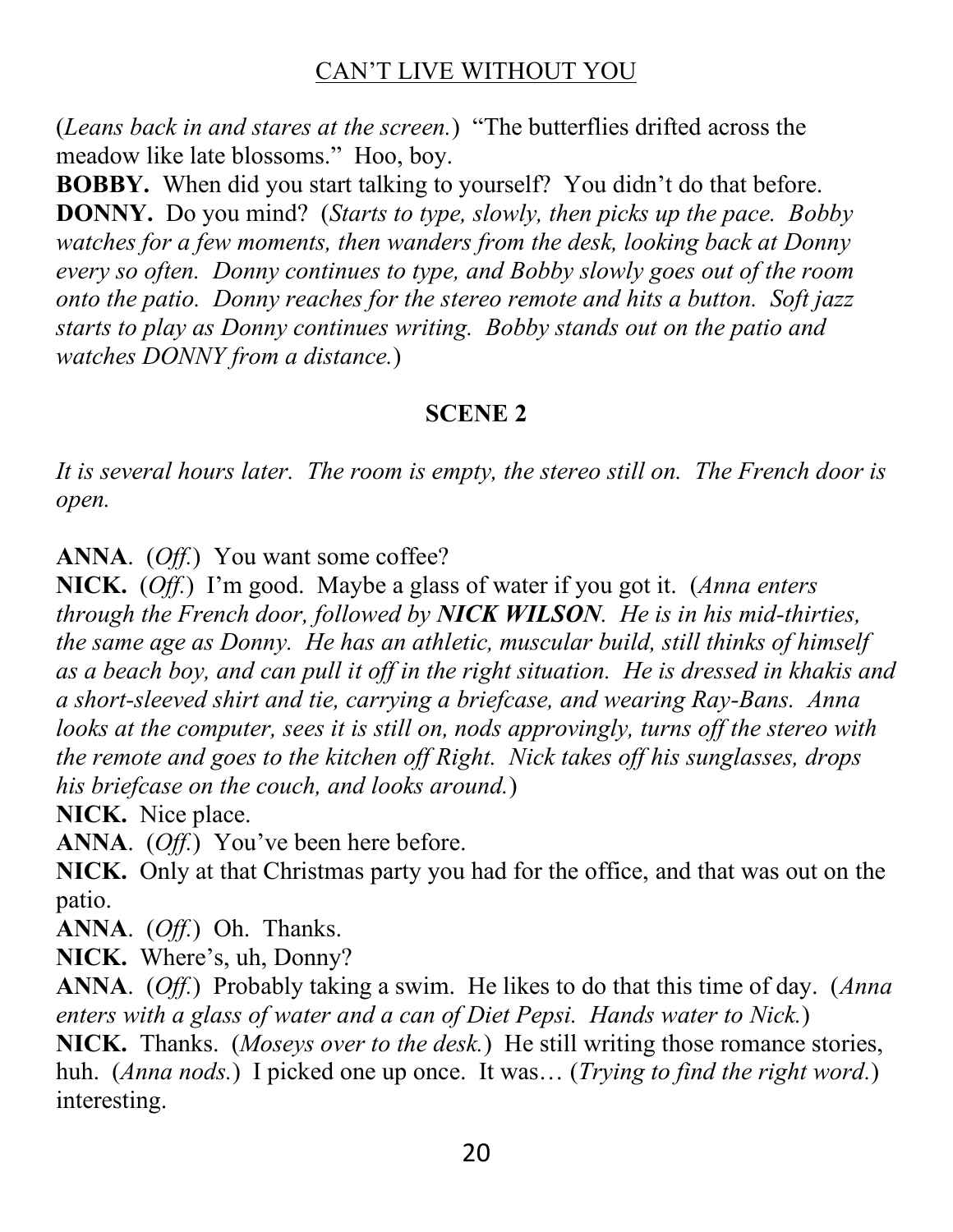**ANNA.** You're not exactly the market he's writing for.

**NICK.** Does he like doing it?

**ANNA.** He does it for the money.

**NICK.** Yeah? Not that it's any of my business.... (*Can't resist.*) Good living?

**ANNA**. Pretty comfortable.

**NICK.** Hmm. Does he write anything else?

**ANNA.** Not really. They keep him pretty busy. He's under contract to write four a year.

**NICK.** Y'know, I did a little writing. When I was in college.

**ANNA.** Really?

**NICK.** Yeah.

**ANNA.** Funny, I never took you for a writer.

**NICK.** (*Shrugging*.) I wrote a sports column off and on...y' know, talking about the players and that sort of stuff. No big deal.

ANNA. How'd you get into it?

**NICK.** By accident. Really. I was a walk-on in football my freshman year and played second-string, then moved up to first my second year. I was doin' pretty well until I blew out my knee in a game against U-N-L-V, and, well, that was it for my playing career. Spent a week in the hospital. Nearly went crazy with boredom. I was dating this chick (*Checks himself.*) this *woman* on the school paper and she asked me to write my impressions about what it was like to be on the team and what it was like to be injured and what it meant to me...blah, blah, blah. They ran it, and I wrote for them...y' know, off and on for the rest of the time I was in school. ANNA. Well, Nick, I'm impressed.

**NICK.** Yeah, I'm full of surprises.

**ANNA.** Let me find those inquiry sheets for Flannery. I know I brought them home. (*She goes to the desk and searches through the pile*.) That's the problem with two people sharing one desk—there's crap everywhere. Here they are. *(Pulls a sheaf of papers out of the pile.*) Okay, you know the drill. Lots of signs and lots of smiles. (*Gives the papers to Nick with a dazzling smile.*)

**NICK**. (*Puts papers in his briefcase, shakes his head.*) Oh yeah.

ANNA. You're doing fine, Nick.

**NICK.** Six months, four sales. Adrian's not smiling.

ANNA. Hey, I'm your boss, Nick. Adrian just runs the office. Besides, you don't want to see Adrian smile a lot. His teeth are in terrible shape.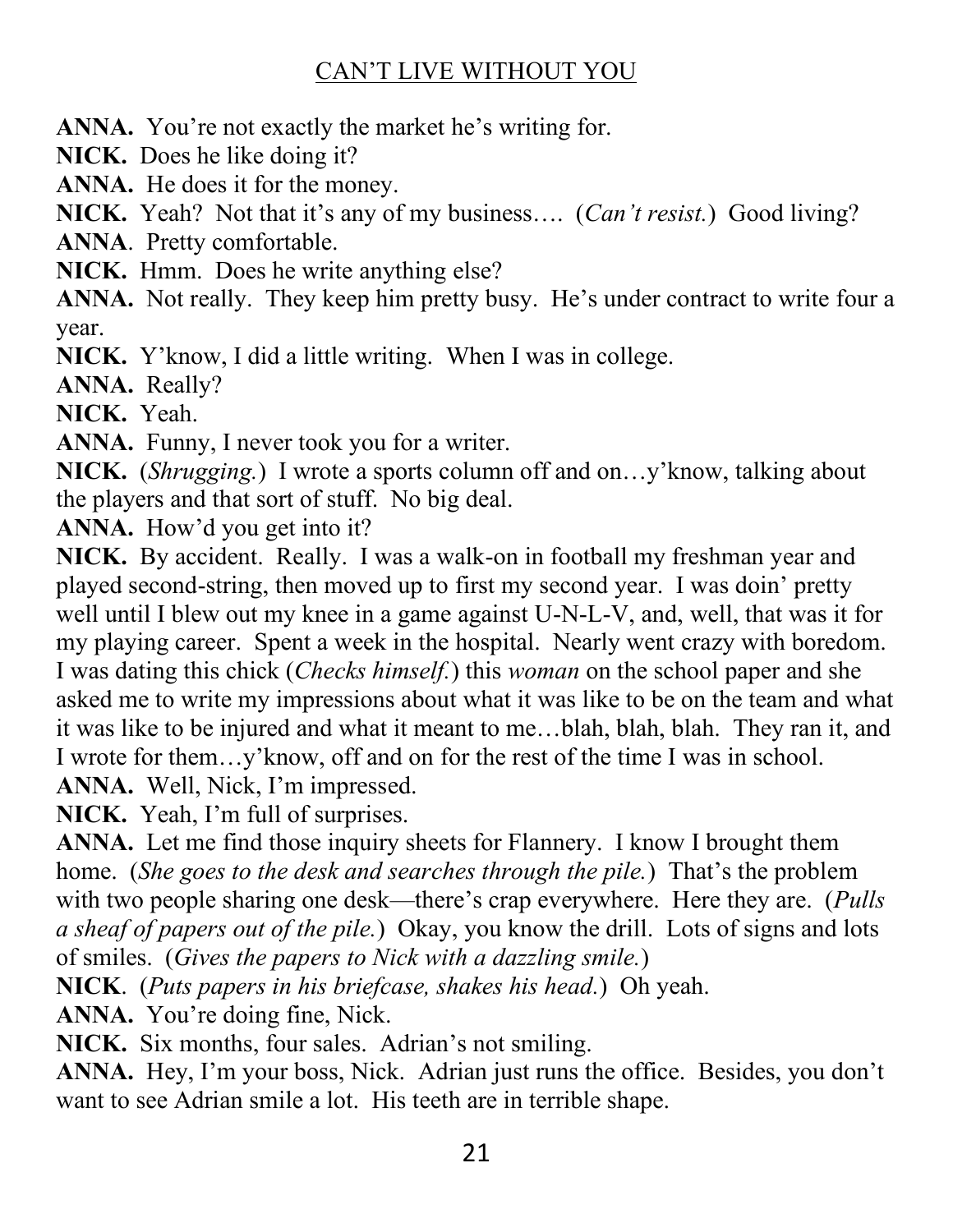**NICK.** So you're the big New York real estate gun. What's the secret?

ANNA. Experience, pure and simple. I've had my share of dry spells. And here it's resort property. It's quirky. Some months are hot with properties going for asking or over. The next month you can't sell a sauna to a Swede.

**NICK.** Maybe I should go back to selling cars.

**ANNA.** Oh, now there's a secure job. C'mon, Nick. You worked too hard for this. And you've got a closing this afternoon, and you're making a good commission on it. That should keep Adrian smiling for a while, if that's what you really want.

**NICK.** What I want is to be as good as you.

**ANNA**. (*Chuckling.*) Flattery will get you nowhere, but keep trying.

**NICK.** No, I've watched you. You're good. You know how to talk to people. You listen to them.

ANNA. I'm sure you had to do that in your last job.

**NICK.** Nah, not really. I mean, yeah, you nod and smile a lot, but all the time you're just trying to figure out a way to not let them off the lot without signing something. This is different. People buy houses differently than they buy anything else.

**ANNA.** You know why, of course.

**NICK.** Yeah, it's a lot of money.

**ANNA.** Wrong. Well, yes, it is a lot of money. But buying a house is like falling in love.

**NICK.** 'Kay, now you're gonna to have to explain that to me.

**ANNA.** It's very simple. People need a house – some form of shelter. It's a basic instinct, like eating or surviving. But we don't need much; four walls and a roof to keep us protected, and for that we could get by with a cave or a cardboard box. But we need something more. We need something that says, "This is my place. It says something about me. It tells you who I am. It complements me." How many times have you shown a place and the people say, "Hmm, I like it, but it just isn't me." **NICK.** Always thought that was their way of trying to bring down the price. **ANNA.** No, they really mean it. They may not know how to say it, but they know what it is. And if it isn't there...well, there's not much you can do about it. But when they find it, (*Snaps fingers*.) the thunderbolt strikes and you've got 'em. They'll sign on the dotted line no matter how much more it is than they thought

they could afford.

**NICK.** So you just gotta keep shopping around until the thunderbolt hits, is that it?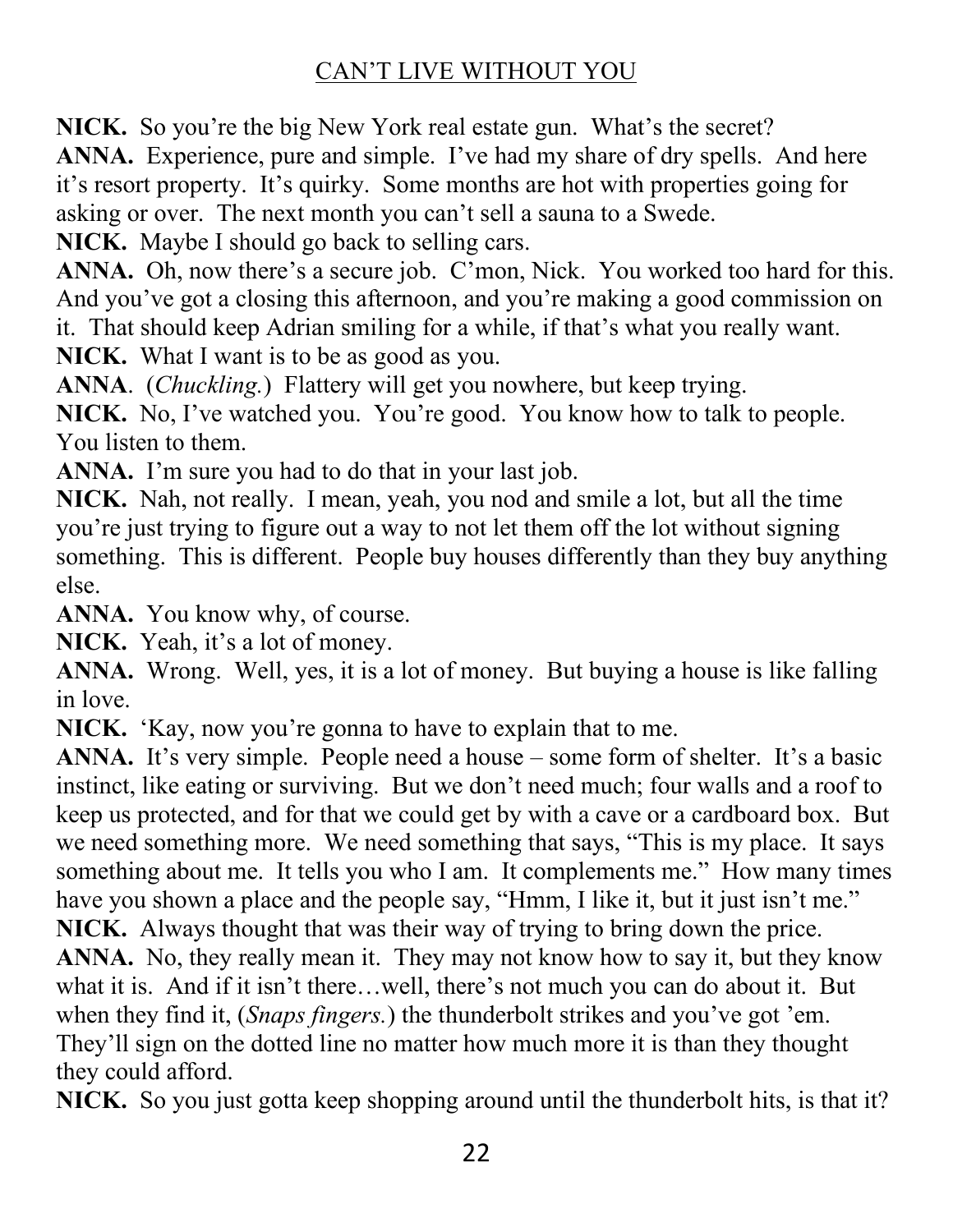**ANNA.** That's it. Haven't you ever been out with someone who just wasn't your type?

**NICK.** Sure. Lots of times.

**ANNA.** Well, there must have been a reason you asked them out for the first time. Looks, personality, something that made you interested.

**NICK**. (*Confidently.*) Oh yeah.

ANNA. And then...what?

**NICK.** (*Shrugging*.) Sometimes I can tell right away. There's just a feeling. You know, the conversation's easy or it's not. The mood's right and you really hit it off or who knows...you can't even make eye contact. And sometimes it takes a while. Hell, with Julie it took twelve years and two lawyers to see that we ...we just weren't meant for each other. I still like her; it was an easy split, and she's doing a great job with Ian...but I guess it wasn't in the cards.

**ANNA.** How old is your son?

**NICK.** Sixteen. Great kid. (*Pulls out iPhone, goes to a picture.*) That's him. ANNA. (*Looking at picture*.) He's very handsome.

**NICK.** (*Proud father.*) Yeah, he's six foot two, a hundred and seventy pounds, looks like a movie star. Julie says the phone never stops ringing for him, girls calling night and day. But he's a quiet guy... never in any trouble. I'm taking him out to Colorado to go camping this summer.

**ANNA.** Maybe that's what brought you and Julie together in the first place; you knew somehow that something good would come out of it.

**NICK.** (*Laughing.*) That's a little too heavy for me. We got married when we were both nineteen and she was six months pregnant. I'm just glad he turned out okay. (*Donny enters from the beach through the French door. He is wearing a swimsuit, sandals, and carrying a towel and shirt. Bobby follows him.*) **NICK.** (*Hearty.*) Hey, there he is, the great writer.

**DONNY.** (*Not impressed.*) Yeah, hi, how are ya? (*They shake hands. Donny doesn't outwardly dislike Nick, but he doesn't go to any great length to be pals with him.*)

**NICK.** Good, good, and you?

**DONNY.** Okay.

**NICK.** How was the water?

**DONNY.** Nice. The usual. Warm. Salty. (*To Anna.*) I thought you had a showing. (*Bobby has resumed his place by the office and is watching this with*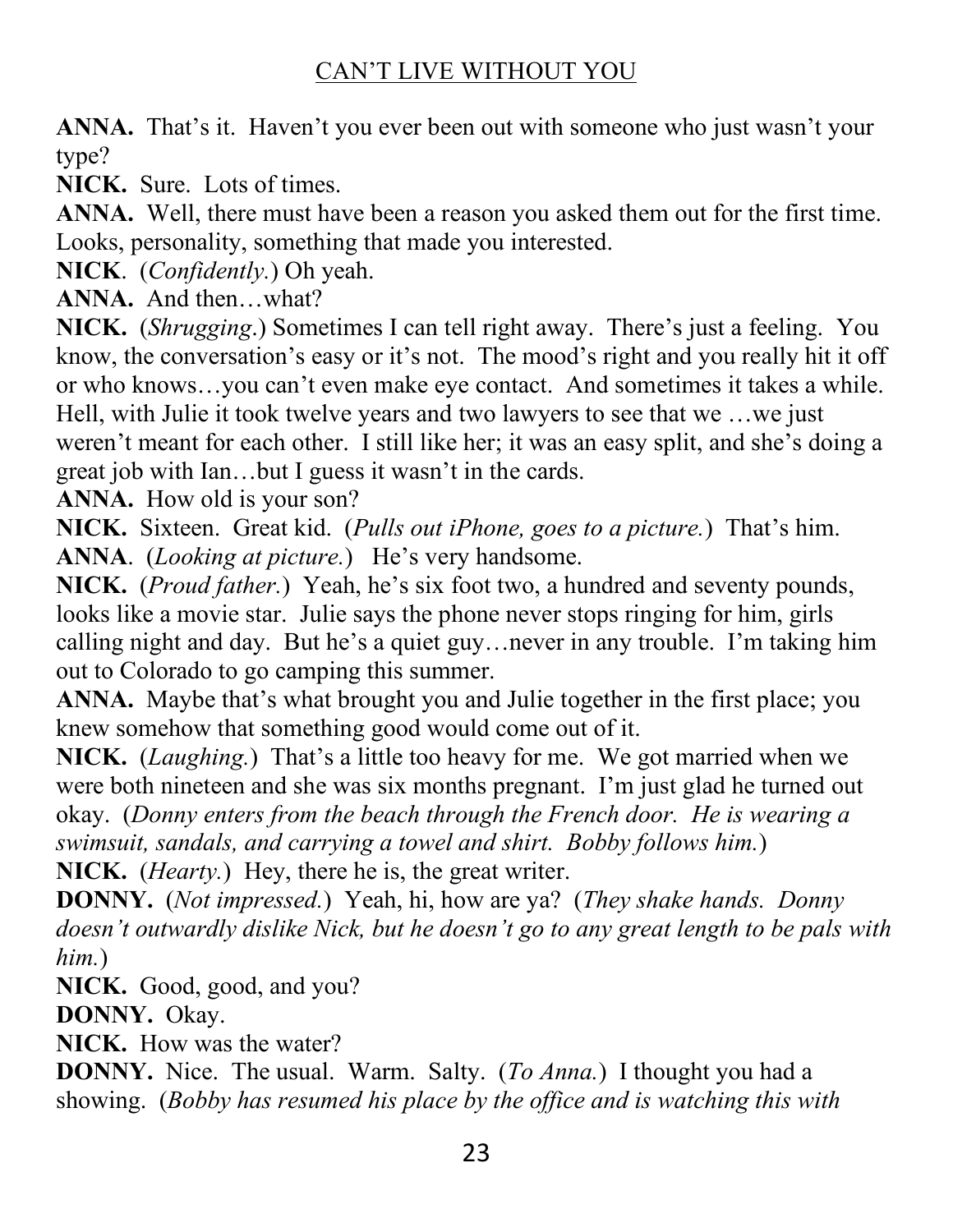*great interest. He is unnoticed by Nick and Anna, and when he speaks, they cannot hear him, nor do they hear Donny when he speaks to Bobby.*)

ANNA. We did. It's over. Couple of tire-kickers. They walked in, took a quick look around, smiled, and took off for some four-bedroom place in Key Largo. We're on our way back to the office. (Pulls debit card out of the briefcase.) I'm not going to have time to go to the store after all. Would you please go pick up the groceries? I called Julio and told him to set aside the fish we want, and just pick up some nice fresh bell peppers. The green ones are the best, but if you see any red ones that don't look like a shrunken monkey head, I guess that will do, and if there are some yellow ones, get one of those, too. Also, Romaine lettuce, not that crappy iceberg shit. There should be a bottle of dressing in the pantry, but just in case, get another bottle. You know the type, right? Get another bottle of that Pinot, too. And please remember to start the grille. Oh, and pick up some fresh dill if they have it and a couple of lemons. I think we have some, but you can check before you go, okay?

**DONNY.** (*To himself.*) Well, I guess I know what I'm doing the rest of the afternoon.

**NICK.** Sounds like a great menu. (*Anna hands the debit card to Donny and turns to Nick.*)

**ANNA.** Nick, why don't you join us for dinner?

NICK. Oh, I don't want to intrude—

**ANNA.** If you were intruding, I wouldn't invite you. It's just us and Donny's agent Barbara. Very casual.

**NICK.** Well, thanks!

**ANNA.** My pleasure. I'll be right back. Gotta freshen up. (She exits Right.)

**NICK.** (*Slightly embarrassed pause.*) So, Anna says you're working on a new book. That's great.

**DONNY.** Yeah, I am.

**NICK.** I was telling Anna... I did some writing in college.

**DONNY.** Really.

**NICK.** Yeah. Sports columns for the school paper. Nothing big.

**DONNY.** No, that's good.

**NICK.** Well, I was no Red Grange.

**DONNY.** Oh... I didn't know he wrote columns.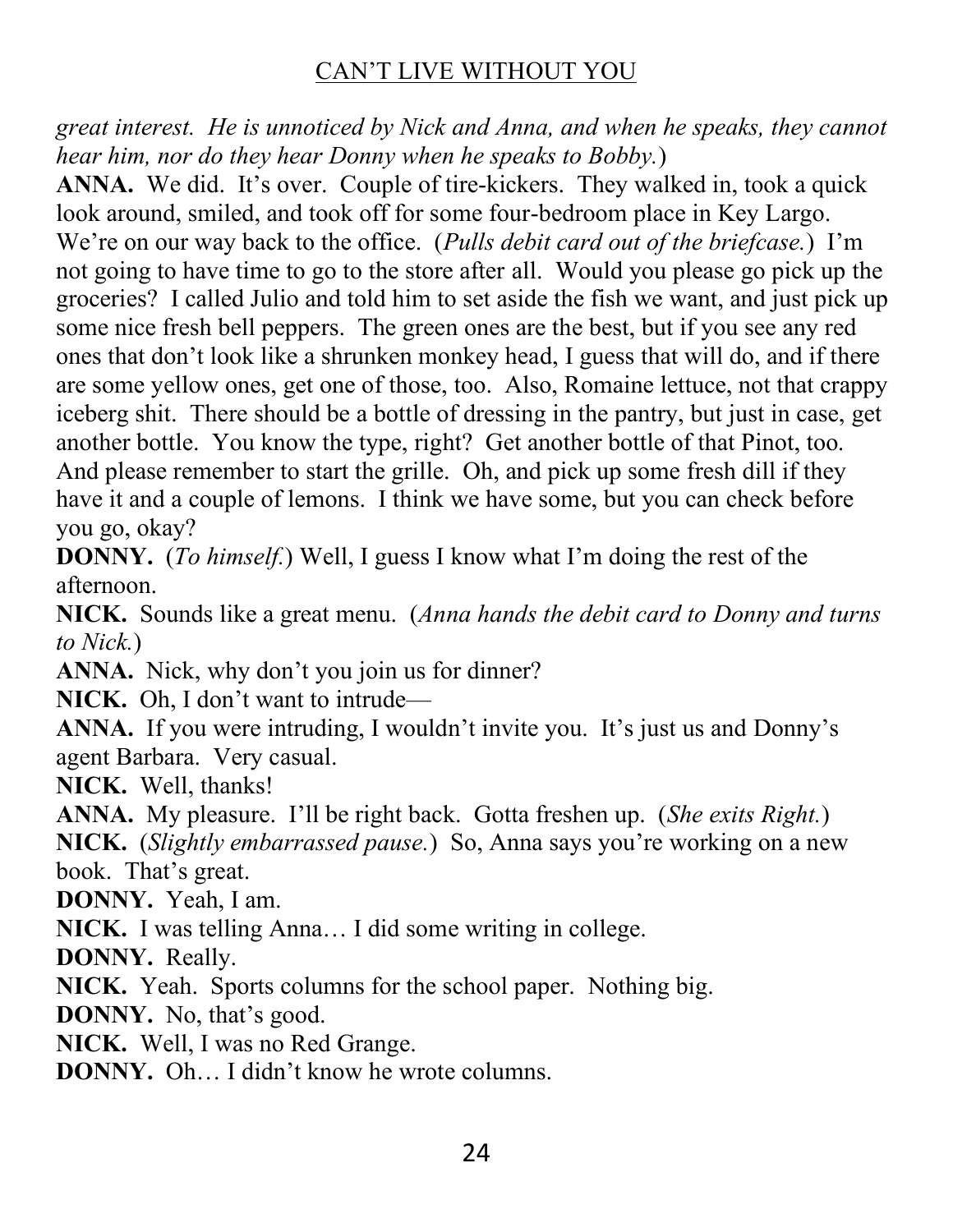**NICK.** Not Red Grange...you know, who was that guy who used to write...then he was on the radio for a while. You know. Wrote for some New York paper... Used to be a broadcaster. Long time ago. The old guy. Always talked about his garden. **DONNY.** Red Barber?

**NICK.** Bingo! That's the guy.

**BOBBY.** Who the hell says "bingo" anymore? (*Donny motions to BOBBY to be quiet.*)

NICK. So, how's it coming, or am I not supposed to ask?

**DONNY.** It's okay. Not a big secret. It's coming along. Wrote a bunch this morning.

**NICK.** Wow.

**BOBBY.** (*Mocking.*) Wow.

**DONNY.** So, how's the real estate biz?

**BOBBY.** Like you really care.

**NICK.** Good. Got a closing this afternoon and a couple of places that are in negotiation, so I'm doing good... (Correcting himself.) well, I mean. Sorry, I wasn't an English major.

**DONNY.** S'okay, neither was I.

**NICK.** Oh, yeah?

**DONNY.** Yeah. Poly Sci. But one day I saw this ad in the school paper for a fiction contest, so I figured what the hell. I batted something out in one draft, turned it in, and won. So, I figured, hey, this is easy, and I started cranking the stuff out. Got some freelance work, picked up a couple more awards, and headed for the Big Apple.

**NICK.** So you're not from New York?

**DONNY.** Minnesota. Went to school in Colorado.

**NICK.** No shit. (*Nick goes over to look at the bookshelves, passing by Bobby in the process.*) So, these are some of the books you wrote?

**DONNY.** These? No... just my library, that's all. (*Points at a collection of paperbacks on a lower shelf.*) Those are some that I did. I stopped collecting them after the first twenty or so.

**NICK.** (*Letting out a whistle.*) Wow. Damn, Donny, that's amazing. I'm really impressed. You must be a really great writer. So, you write all those sexy scenes, huh? That must be fun.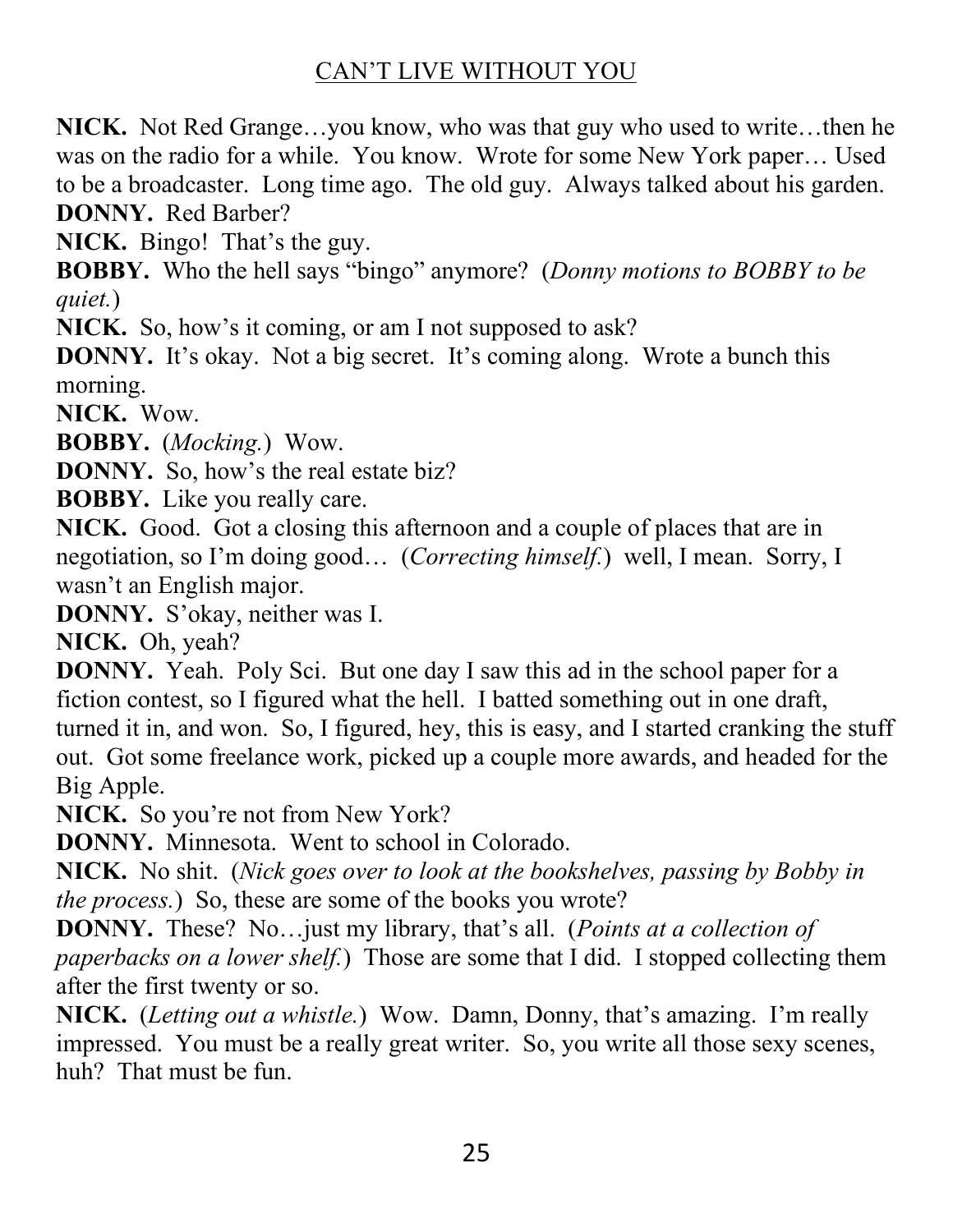**DONNY.** Oh, it's okay. I mean, it's no big deal. I mean, once you get the basic idea across...it's pretty easy. You just re-write it a different way each time.

**NICK.** Hmm...that'd get me all fired up. Doesn't it get you going?

**BOBBY.** Oh my God.

**DONNY.** (*To Bobby.*) What.

**BOBBY.** I think he likes you.

**DONNY.** (*To Bobby.*) Huh?

**BOBBY.** I think he's hot for you.

**DONNY.** (*To Bobby.*) What?

**BOBBY.** I'm not kidding. I think he's working on a hard-on. Check out the pants. **DONNY.** (*To Bobby.*) No way! He's...oh, man, you can't be serious. (*Nick has pulled one of the books off the shelf and thumbs through it.*)

**NICK.** You mind?

**DONNY.** Be my guest. That one came out about three years ago. Destiny's Vision.

**BOBBY.** Well, don't you think he's attractive?

**DONNY.** (*To Bobby.*) Uh, not really. I mean, he's not bad looking...but...

**BOBBY.** Oh, come on. Take away that real estate salesman get-up and he's kinda cute in a Beach Boy sort of way. He's got a pretty good build, he's got a nice face, and if you can shut him up, he's probably a nice guy. Wonder what he looks like in a Speedo. And...you know, I think he was checking you out, scoping out your build. I even think he shot a look at your crotch. Is that why you didn't put your shirt on, kinda hoping you'd see who might see you without it?

**DONNY.** (*To Bobby.*) No. (*Drops towel on couch and pulls on shirt.*) Well, I'm not gonna say anything.

**BOBBY.** Oh, hell no, you'd never do that. You're straight, remember? Besides, I don't think he'd be all that interesting to have around. Maybe good for a few laughs, but you really couldn't get into much of a philosophical discussion with a guy like that. Doesn't appear to be the brightest bulb on the porch.

**DONNY.** (*To Bobby.*) He's all right. Sure, he's no great thinker, but then...he's harmless. Anna likes him.

**BOBBY.** I'm sure that counts for something. *(Anna re-enters.)* 

**ANNA.** Okay, I'm good for the rest of the day. (*Goes to Donny, gives him a quick peck on the cheek, then points to the computer.*) How's it coming?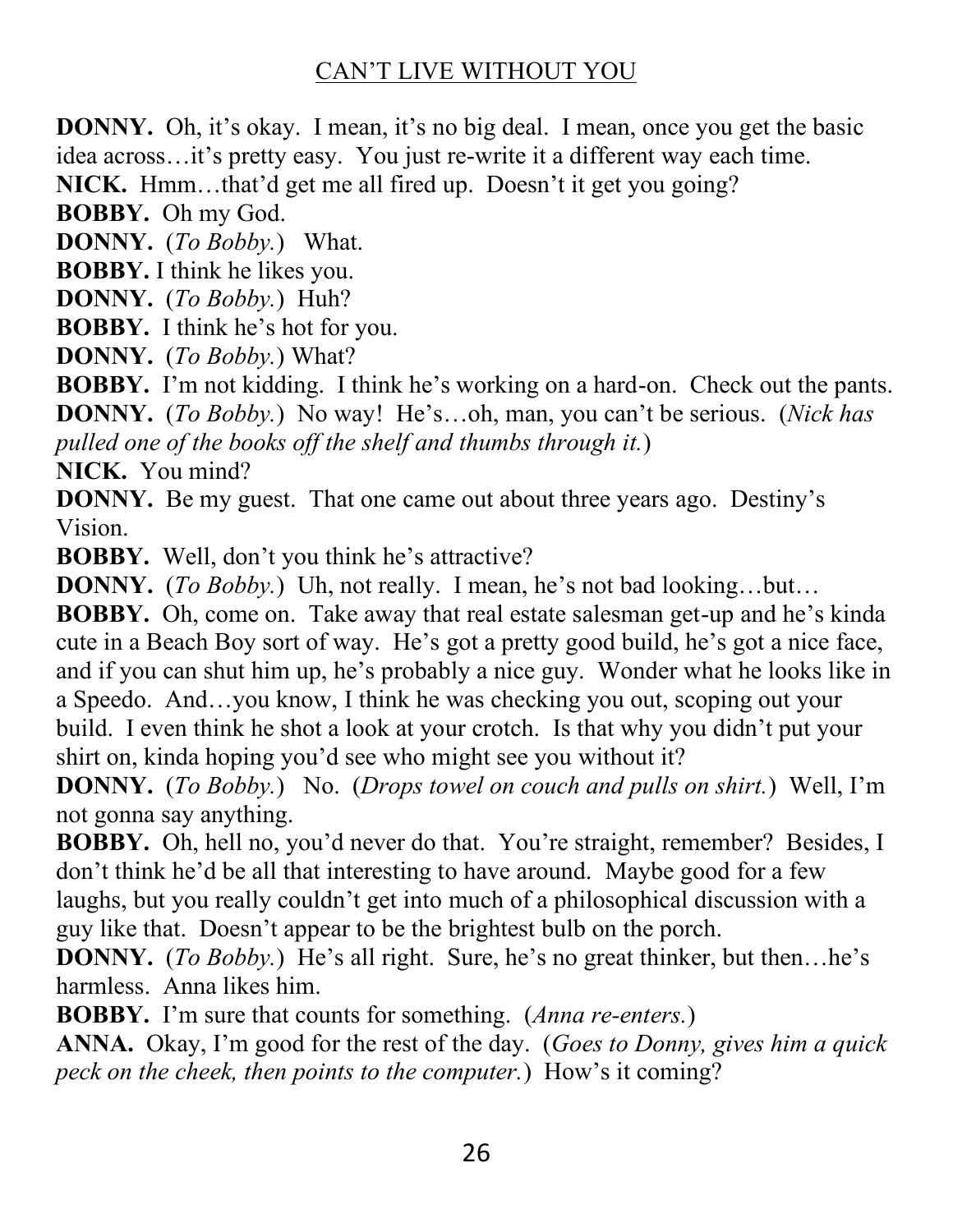**DONNY.** Great. Did almost eighty pages this morning. I should be done in a day or two. Now I just have to come up with a happy ending.

**ANNA.** Happy endings are very important. Maybe you'll be done by the weekend and get it sent in before it's three weeks late.

**DONNY.** (*Slugging the air like a cheerleader*.) I'll sure give it the old college try. **ANNA.** That's my guy. Okay, Nick, we're outta here. See you later, and don't forget about the lemons.

**DONNY.** I won't. (Anna and Nick exit through the French door, Nick offering a *smile, a nod, and a wink at Donny.*)

**BOBBY.** Oh, God, he winked at you.

**DONNY.** (*Watching them go.*) I saw that. (*To Bobby.*) Okay, so let me see if I have this right. This isn't like one of those stupid TV sitcoms like "Bewitched" or "I Dream of Jeannie," is it? You know, where there's someone like a witch or a ghost or something that only one person can see so that when they talk to them, the other people in the room thinks they're talking to them or they think the guy is erazy for talking to himself. Is that what's going on here?

**BOBBY.** No! Jesus, what a cliché. (*Taps his head.*) It's all up here...or I should say, (*Indicates Donny's head.*) all up there. You're talking to yourself, so, unless you are in the habit of talking to yourself out loud, no one hears you.

**DONNY.** (*Thinking this over.*) Okay...I think I get it.

**BOBBY.** So, what's up with Anna inviting Nick to dinner?

**DONNY.** Hell if I know. Maybe she's just being nice to the guy. He lives alone, microwaves his dinners, and watches a lot of ESPN.

**BOBBY.** Yeah, or maybe there's something else going on there.

**DONNY.** Like what?

- **BOBBY.** You tell me. You know him better than I do...don't you?
- **DONNY.** Hey, all I know about him is what Anna tells me.
- **BOBBY.** You guys really communicate a lot.
- **DONNY.** What's that supposed to mean?
- **BOBBY.** When was the last time you asked her about her job?
- **DONNY.** I ask her all the time.
- **BOBBY.** Beyond "hey, how was your day?"
- **DONNY.** I don't know anything about the real estate business.
- **BOBBY.** So what? Do you know anything about what she does?
- **DONNY.** She never asks me about what I do.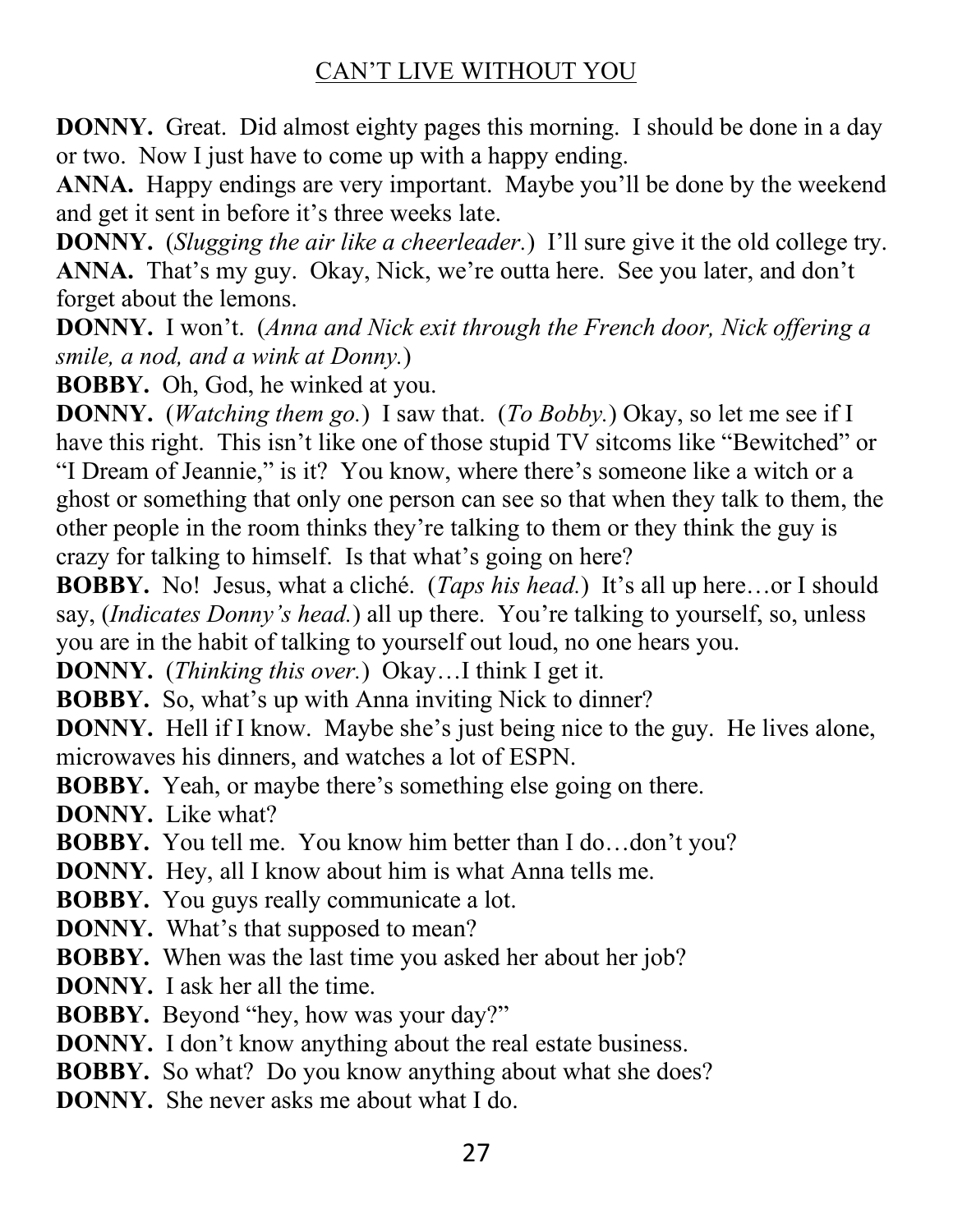**BOBBY.** Maybe that's because you don't do anything worth asking about.

**DONNY.** Hey! Is that what you really think?

**BOBBY.** Ha! I could ask you the same thing!

**DONNY.** (*Waving him away.*) What did you mean back there about "maybe" there's something else going on" with Anna and Nick?

**BOBBY**. *(Shrugging.)* What do you think? He's a good-looking guy, you and Anna aren't exactly hot lovers...maybe she needs a little lovin' on the side.

**DONNY.** With Nick?

**BOBBY.** Why not?

**DONNY.** Nah.

**BOBBY.** She invited him over for dinner.

**DONNY.** What's that prove? If anything, if she was screwing around with him, the last thing she'd do is have him over for dinner. It would be weird.

**BOBBY.** What, you think they'd let something  $\sin \theta - a$  telling glance here, a touch there, maybe a guilty laugh while you're blithely playing the genial host and friend? **DONNY.** Yeah, something like that.

**BOBBY.** Jesus, you have been writing too many of those fucking romance novels. (*Mimicking a romance novel heroine.*) "Oh, Lance, not here, please – my husband might suspect something, and you know what a horridly jealous man he can be." (Mimicking the hero.) "Let him see our telling glances, Miranda! What do I care what that insensitive, uncaring, grasping, and cold-hearted bastard suspects? I love you, and while I may be nothing more than just a well-muscled gardener who earns my meager living by the sweat of my brow and the calluses on my hard hands, I offer you something he cannot: passion!" (*Heroine*.) "Oh, Lance – take me! Here, now, on the wheelbarrow!" (*Back to his normal voice, with a chuckle*.) Ouch, hey, watch out for that garden rake, big fella.

**DONNY.** You are so full of shit. Nick is so transparent that he wouldn't dare set foot on the place if he were doing anything like that. He hasn't got the acting ability to cover something up like that.

BOBBY. Bet he's thought of it. You know, sitting there with Anna at an open house, no traffic, time to kill, her a good-lookin' chick, him a horny jock...or at least thinks he still is. (*Mimicking Nick as a horny jock*.) "So, hey, Anna...how's it going? How're things going with your writer boyfriend? Boy, I'll bet that kind of work keeps him real busy  $-\mu$  all night, writing about all that sex... ever bring any of that into the ole sack with him? He ever come to bed with a ragin' boner?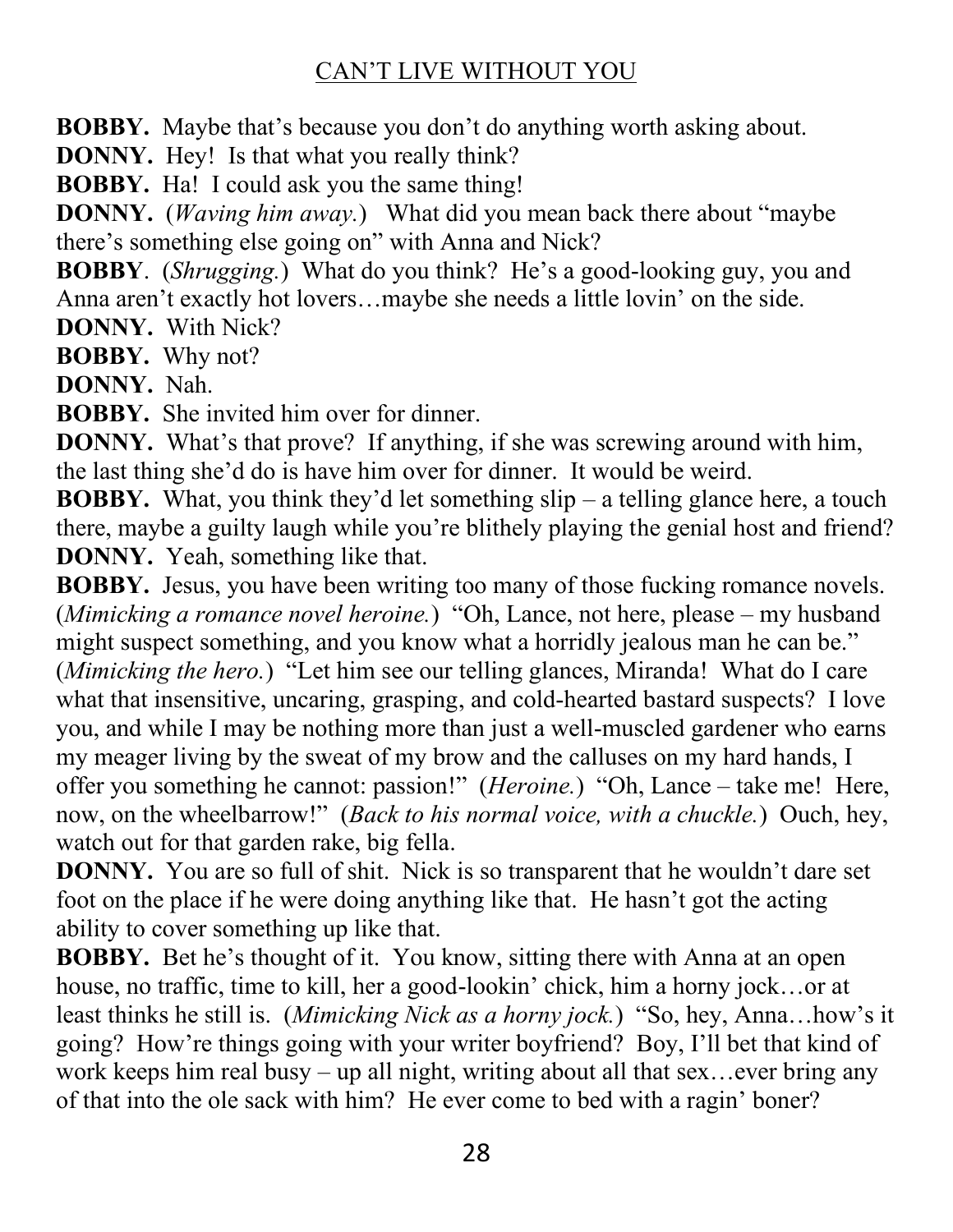Y' know, I'm kinda an expert on ragin' boners. I get 'em all the time. Got one now. Wanna see it?"

**DONNY.** Do you have a point here?

**BOBBY.** (*Back to normal voice.*) No, but Nick might. C'mon, I'm just playin' with you. But seriously...what do you know about what Anna does, or thinks about, or cares about? Or better yet, do you really care?

**DONNY.** Of course I do.

**BOBBY.** How do you show it?

**DONNY.** Lots of ways.

**BOBBY.** Name one. When was the last time you took her in your arms and said, "Anna, I love you."

**DONNY.** She doesn't go for the goopy shit. Never has.

**BOBBY.** Have you tried?

**DONNY.** Look, in the ten years we've been together she's made it really clear that she's not the romantic type.

**BOBBY.** How ironic for you, "Amanda." You mean she's been this barracuda the whole time?

**DONNY.** No, but she's never been the candles-and-wine type either. I tried it once. Didn't work. We went to a nice little Italian place and...well, she wasn't crazy about it. I mean, she didn't say that, but the next time I offered, she said, "No, thanks", and changed the subject.

**BOBBY**. (*Mulling this over.*) Hmm. Was this before or after you first slept together?

**DONNY.** After.

**BOBBY.** Well, there you are.

**DONNY.** (*Mystified.*) What?

**BOBBY.** It was a Guilt Date. You slept with her, you felt guilty about it, so you tried to treat her like a girlfriend. But you know what she was thinking? She's going, "Look, you're a nice guy and you're good in the sack, but you don't have to feel like you need to take me out as a thank-you card, and besides, I don't expect it. It's not like I'm going to think of you like a boyfriend or anything... it was just a nice little recreational romp and let's leave it at that." And that's the way it's been ever since. Am I right?

**DONNY.** (*Unconvincingly.*) Not even close.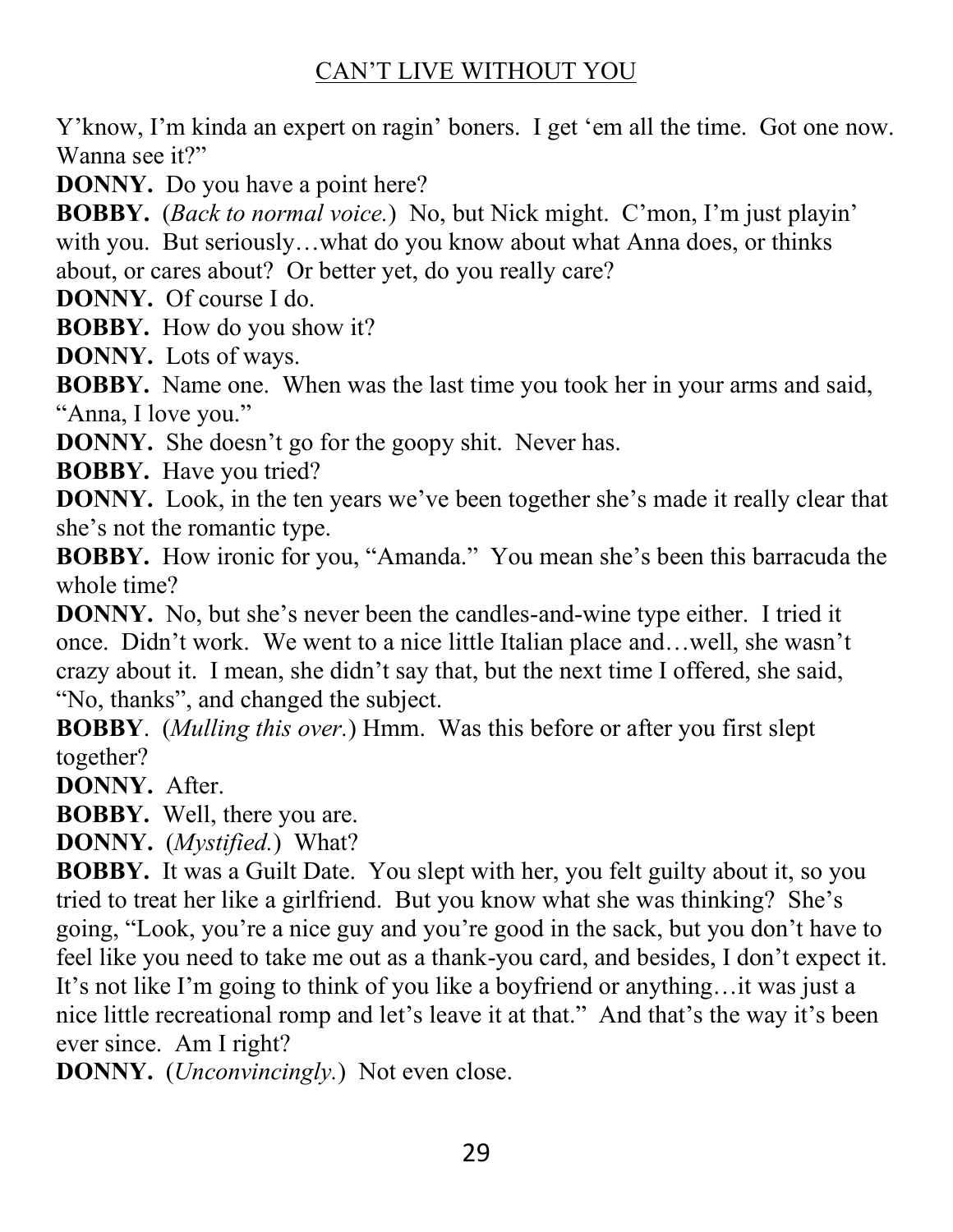**BOBBY.** Oh, come on, I'm the last person you can lie to. Face reality. She likes you and you like her. But you two aren't really each other's idea of a match; it just worked out that way. You were roommates, brought together by an ad on a bulletin board at a mom-and-pop bodega in the Village. You both made enough money to cover the rent and share a fridge, and you didn't get in each other's way. She didn't have a boyfriend, and you didn't either. (*Donny starts to interrupt*.) Wait, let me  $finish - you know what I mean. You liked the same kind of music, neither of you$ smoked, and you both kept the place reasonably clean. And after a while, you got to like each other: you shared some things about work, got to know each other's friends, and people started to think of you two as Donny-and-Anna. And one night, after a nice bottle of white wine and some Dave Brubeck on the stereo, you're sitting on the couch talking quietly, and just like your best friend's cousin Jack.... And when it was over, you were so relieved because you had done it you'd proved to yourself that you could do it and like it. So, all you had to do was just keep on doing the same thing for as long as you could. You were safe. And that was the last time you thought about me.

**DONNY.** It was red wine and Carly Simon.

**BOBBY.** Close enough. (*Picks up the folder with the old novel in it and holds it out to Donny.*) It's time. (*Bobby puts the folder back on the desk. Donny comes over and picks it up, thumbs through it. He stops and reads some of the writing, nodding and smiling as he remembers it.*)

**DONNY.** Not bad.

**BOBBY.** It is good. And the best part is you can pick right up where you left off. **BARBARA**. (*Calling from off Right.*) Anybody home?

**BOBBY.** Shit.

**DONNY.** (*Calling back.*) In here. C'mon in. (*Barbara enters through the French door, dressed as before.*)

**BARBARA.** Nice little town you have here: kitschy shops, over-priced souvenirs, and horrendous traffic on the highway.

DONNY. A lot like Sag Harbor, wouldn't you say?

**BARBARA.** Smart-ass. So, where do you want to go for lunch?

**DONNY.** Tell you what, Barbara; let me take a rain check on that. I have some work to finish up, and I don't want to stop. I need to get cleaned up from the beach, anyway.